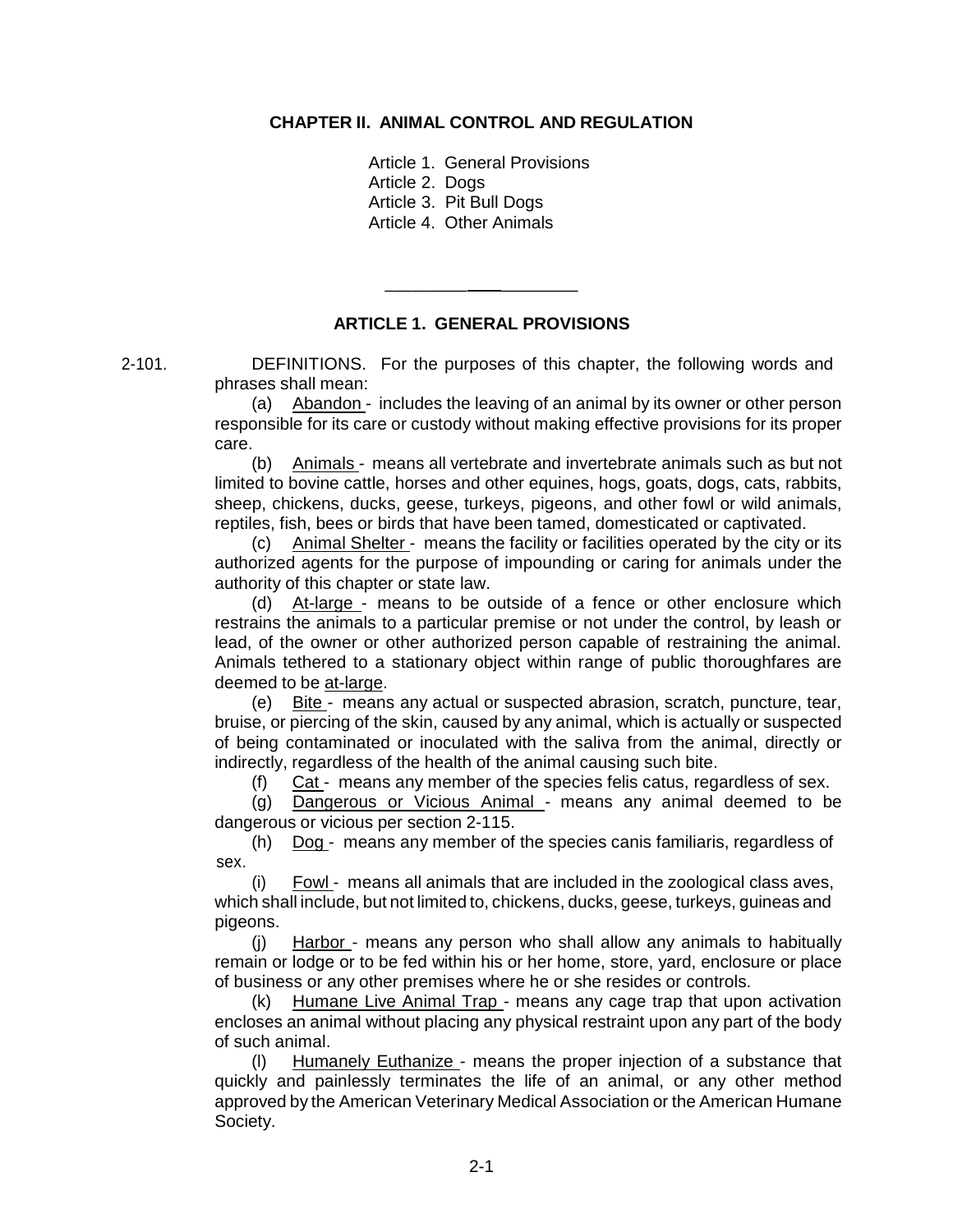(m) Immediate Control - means the regulation and supervision by a competent person so that an animal is unable to run or get loose at will.

(n) Kennel - means any establishment, commercial or otherwise, maintained for breeding, rearing, grooming, boarding, or otherwise harboring in an enclosure in one location only, more than five dogs.

(o) Livestock - includes, but is not limited to cattle, horses, goats, sheep or other animals commonly regarded or used as farm or ranch animals.

(p) Neutered - means any male or female cat or dog that has been permanently rendered sterile.

(q) Own - means and includes own, keep, harbor, shelter, manage, possess, or have a part interest in any animal. If a minor owns any such animal subject to the provisions of this chapter, the head of the household of which such minor is a member shall be deemed to own such animal for the purposes of this chapter.

Owner - means the one who owns, or his or her employee, agent, or other competent person into whose charge an animal has been placed by the actual owner as described in subsection (q) above.

(s) Vaccination - means an injection of a vaccine, approved by the State Board of Public Health and administered by a licensed veterinarian for the purpose of immunizing an animal against rabies.

(t) Veterinarian - means a doctor of veterinary medicine licensed by the State of Kansas.

(Code 1983, 2-101, 201)

2-102. ANIMAL CONTROL OFFICER; DUTY TO IMPOUND; CITATION ALTERNATIVE. (a) There is hereby created the position of animal control officer for the city and such officer shall be charged with the enforcement of this chapter. Any person employed by the city as an animal control officer and commissioned by the chief of police of the city shall have such powers and authority as allowed by law in the enforcement of this chapter. All animal control officers shall be subject to the supervision and direction of the chief of police of the city.

> (b) Except as provided in subsection (c), it shall be the duty of the animal control officer to take up and impound all animals found in the city in violation of the provisions of this chapter.

> (c) As an alternative to the provisions of subsection (b) of this section, any law enforcement officer or the animal control officer may issue a citation to the owner, harborer or keeper of an animal in violation of this chapter, and the person receiving the citation shall, within 10 days, appear in the municipal court of the city to answer the charged violation of this chapter. (Code 2006)

2-103. SAME; CAPTURE/DESTRUCTION. When deemed necessary by law enforcement officers or the animal control officer for the health, safety and welfare of the residents of the city, such officers and/or their agents may:

> (a) Place a humane trap on public or a requesting resident's property for the purpose of capturing any animal defined in this chapter as creating a nuisance in the city;

> (b) Use any tranquilizer guns, humane traps, or other suitable devices to subdue and capture any animal that is deemed by the animal control officer, in his or her discretion, to be of a danger to itself or to the public health and safety.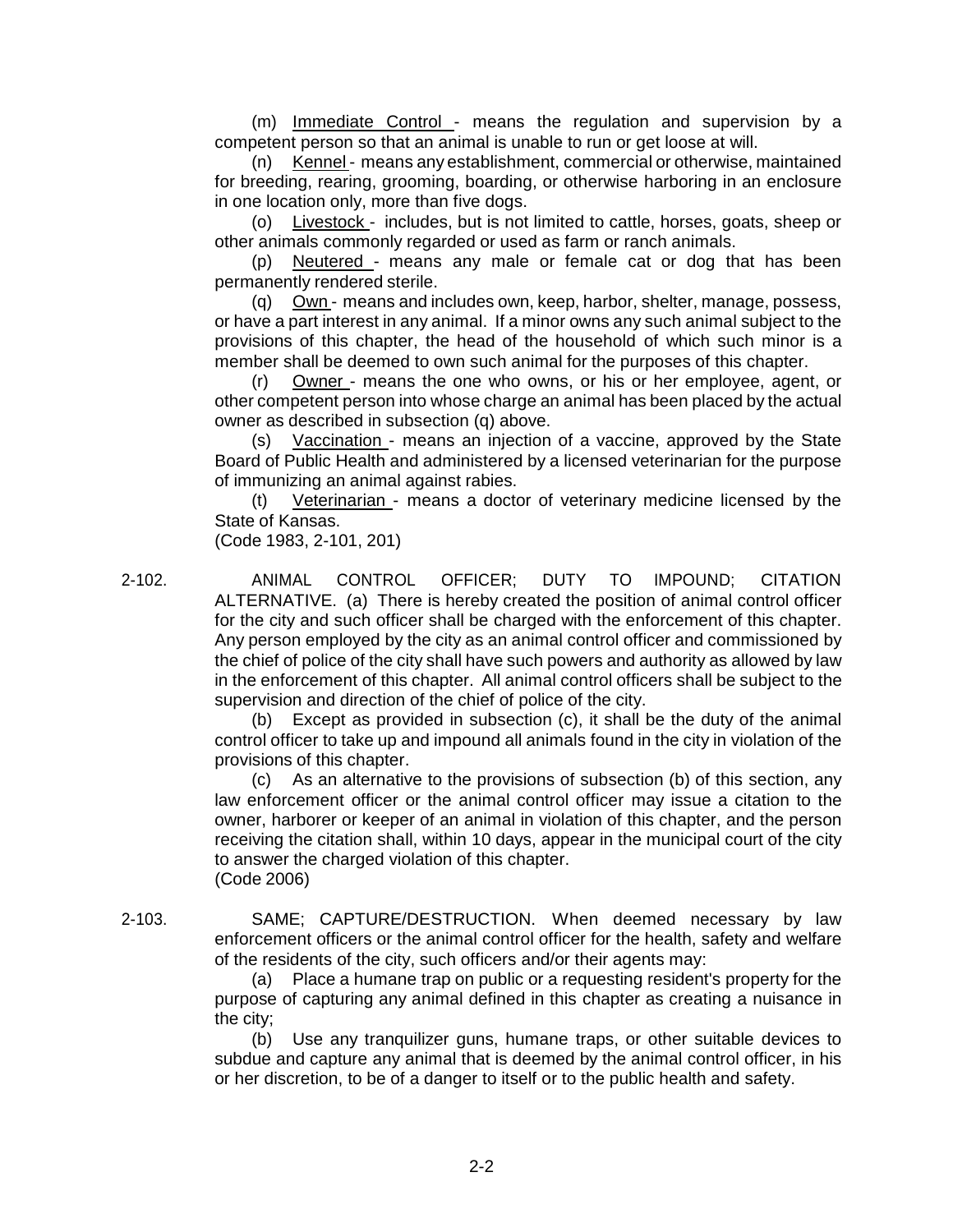(c) Use firearms or other suitable weapons to destroy any rabid animal, any vicious animal as defined in section 2-115, or any animal creating a nuisance as defined in section 2-111, where such animal is impossible or impractical to catch, capture or tranquilize. (Code 1983, 2-207)

2-104. SAME; RIGHT OF ENTRY; UNLAWFUL INTERFERENCE. (a) The animal control officer or any law enforcement officer shall have the right of entry upon any private unenclosed lots or lands for the purpose of collecting any animal whose presence thereupon is a violation of this chapter.

(b) It shall be unlawful for any person to interfere with the animal control officer in the exercise of his or her duties. (Code 1983, 2-208)

2-105. MUNICIPAL POUND ESTABLISHED. A municipal pound shall be established to carry out the provisions of this chapter. Such a pound may be operated by a contractor and all services required herein may be provided by a contractor. When so contracted, the pound shall have the following services and facilities as a minimum:

> (a) Adequate pickup and impounding of all stray and ownerless dogs and cats and animals otherwise in violation of the provisions of this chapter.

> (b) Group holding facilities for stray, ownerless and unvaccinated animals impounded for violation of the provisions of this chapter.

> (c) Individual isolation facilities for sick, biting, rabid and suspected rabid animals.

(d) Facilities for the humane destruction of animals. (Code 2006)

2-106. BREAKING POUND. (a) It shall be unlawful for any unauthorized person to open, unlock, break open or attempt to break open the pound, or to take or let out any animal placed therein, or take or attempt to take from an authorized officer of this city any animal taken up by him or her under the provisions of this chapter, or in any manner interfere with or hinder any authorized officer or employee of this city in catching, taking up, or impounding any animal.

> (b) It shall be unlawful for any person or persons, other than those duly authorized, to care for, feed, attempt to feed, or interfere in any way with the care of impounded animals.

(Code 1983, 2-107, 210)

2-107. CRUELTY TO ANIMALS. It shall be unlawful for any person to:

(a) Willfully or maliciously kill, maim, disfigure, torture; beat with a stick, chain, club or other object; mutilate, poison, burn or scald with any substance; or otherwise cruelly set upon any animals, except that reasonable force may be employed to drive off vicious animals;

(b) Drive or work any animal cruelly or cruelly work any maimed, mutilated, infirm, sick or disabled animal, or cause, allow or permit the same to be done;

(c) Have, keep or harbor any animal which is infected with any dangerous or incurable and/or painfully crippling condition except as provided in section 2-108.

(d) Sell or offer for sale, barter, give away, or use as an advertising device or promotional display, living baby chicks, rabbits, ducklings or other fowl under two months of age in any quantity less than 12; or to sell, offer for sale, barter, give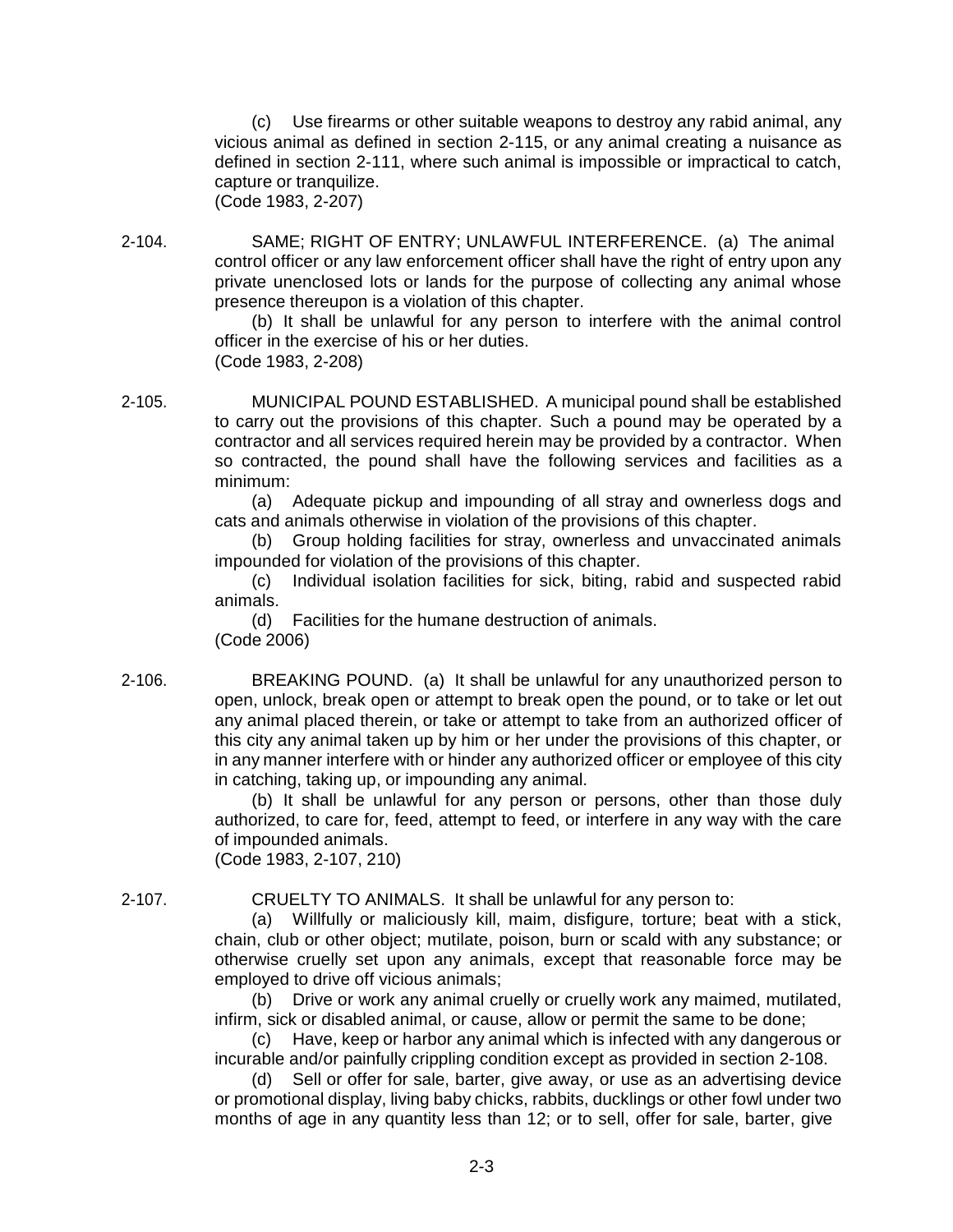away, or display animals or fowls as specified in this section which have been dyed, colored or otherwise treated so as to impart to them an artificial or unnatural color. This section shall not be construed to prohibit the sale of animals or fowls as specified in this subsection, in proper facilities, by hatcheries or persons engaged in raising and selling such animals and fowls for recognized animal husbandry purposes;

(e) Promote, stage, hold, manage, or in any way conduct any game, exhibition, contest or fight in which one or more animals are engaged for the purpose of injuring, killing, maiming, or destroying themselves or any other animal;

(f) Neglect or refuse to supply such animal with necessary and adequate care, food, drink, air, light, space, shelter or protection from the elements as necessary for health and well-being of such kind of animal.

(g) Abandon or leave any animal in any place without making provisions for its proper care;

(h) These provisions shall not apply to the exceptions sanctioned under section 2-108.

In addition to the penalties provided in section 1-116 of this code, the municipal court judge may order a person convicted of violation under this section to turn the animal involved over to a designated humane society. All such animals taken by the designated agency may be placed with another or more suitable person or destroyed humanely as soon thereafter as is conveniently possible. (Code 1983, 2-108)

2-108. SAME; EXCEPTIONS. The provisions of section 2-107 shall not apply to:

(a) Normal or accepted veterinary or veterinary hospital practices or treatment of animals under active veterinary care;

(b) Bona fide experiments carried on by commonly recognized research facilities;

(c) Killing, attempting to kill, trapping, catching or taking of any animal in accordance with the provisions of Chapter 32 or Chapter 47 of the Kansas Statutes Annotated;

(d) Rodeo practices accepted by the rodeo cowboys' association;

(e) The humane killing of an animal which is diseased or disabled beyond recovery for any useful purpose, or the humane killing of animals for population control, by the owner thereof or by an authorized agent such as a licensed veterinarian, at the request of the owner;

(f) The humane killing of an animal by the animal control officer, a public health officer or a law enforcement officer in the performance of his or her official duty;

(g) The humane killing of an unclaimed animal after three full business days following the receipt of such animal at a municipal pound or an incorporated humane society shelter by the owner, operator or authorized agents of such establishments.

(Code 2006)

2-109. KEEPING ANIMALS. It shall be unlawful for the owner, lessee, occupant or person in charge of any premises in the city to possess and maintain any animal or fowl within the city or permit to be maintained thereon any stable, shed, pen or other place where horses, mules, cattle, sheep, goats or swine, or undomesticated animals are kept. This provision shall not apply to: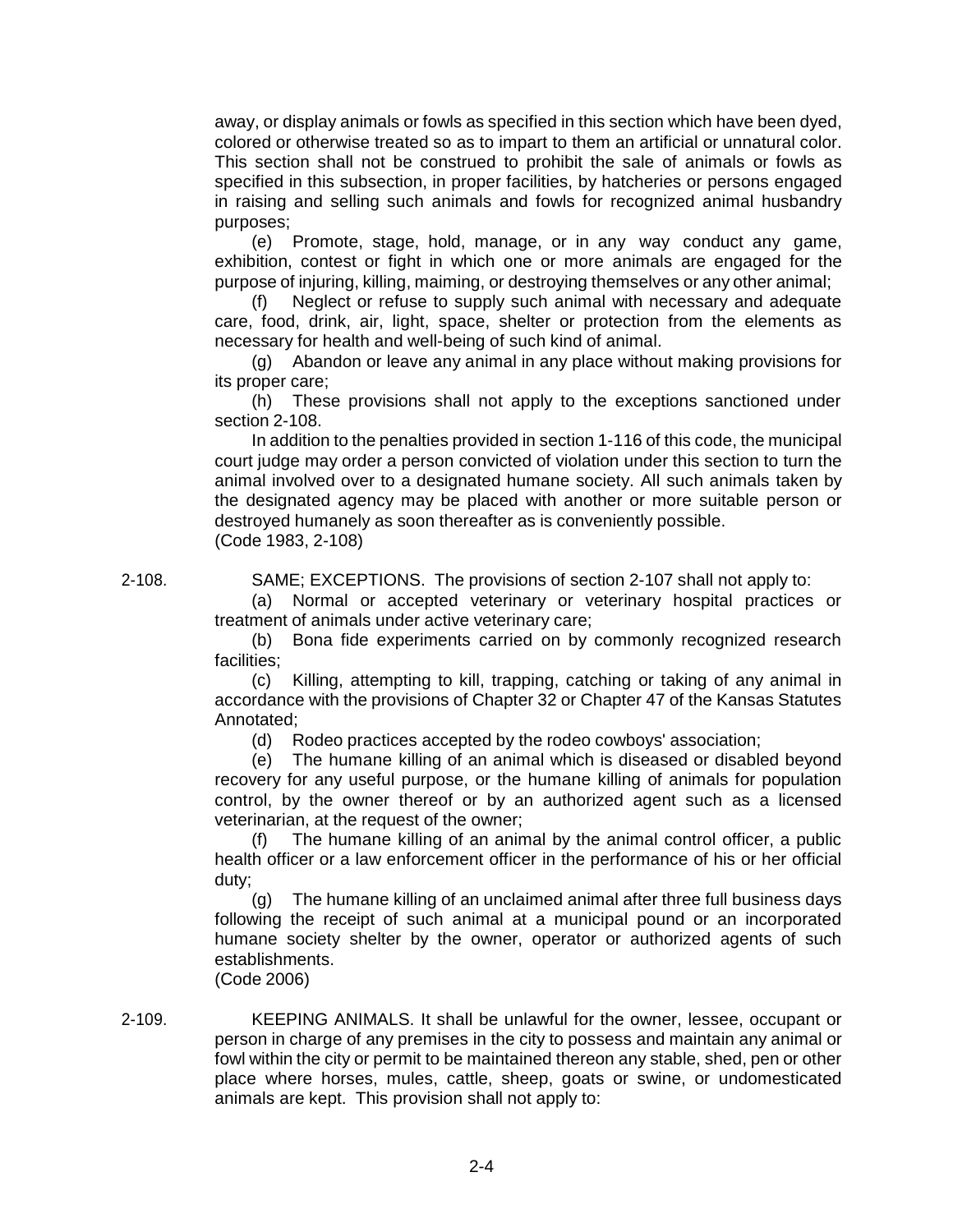#### ORDINANCE 2-109.l

AN ORDINANCE RELATING TO THE AMENDMENT OF ORDINANCE NO. 2-109, FOR THE KEEPING OF ANIMALS WITHIN THE CITY LIMITS OF VALLEY FALLS, KANSAS.

BE IT ORDAINED BY THE GOVERNING BODY OF THE CITY OF VALLEY FALLS, KANSAS.

Section 1. That it shall be unlawful for the owner, lessee, occupant or person in charge of any premises in the city to possess and maintain any animal or fowl within the city or permit to be maintained thereon any stable, shed, pen or other place where fowl, horses, mules, cattle, sheep, goats, swine, undomesticated animals are kept, unless obtaining a permit from the city to possess and maintain such animals. This provision shall not apply to:

(a) The maintaining of a stockyard or sales barn for the loading, unloading, temporary detention and sale of such livestock., if the location of stockyard of sales barn does not otherwise violate the zoning ordinances of the city;

(b) The maintaining of dogs which are regulated by Article 2 of this chapter;

(c) The maintaining of non-poisonous and non-vicious animals and fowl which are commonly kept as household pets, such as cats, hamsters, rabbits, parakeets, and comparable animals, when kept as household pets an din a safe and sanitary manner in accordance with section 2-113 of this chapter.

(d) The transporting of animals through the city by ordinary and customary means.

Section 2. Permit applications shall be obtained from the city offices and are subject to the following procedures;

(a) Requesting persons shall be assessed a \$10.00 application fee per property.

(b) After permit applications are returned to the city offices,

the permit applications shall be mailed to all adjoining neighbors of the property in question for conideration and approval.

(c) Unanimous approval of the permit application from all concerned neighbors is required.

(d) Upon unanimous approval of all adjoining neighbors, the permit application will be brought before the governing body for final approval.

> (e) Permits are to be obtained annually, and will expire one year from the date of issue.

Section 3. Permits shall be obtained from the city for possessing and maintaining animals and fowl. Animals to be considered for permits are female chickens and ducks, bucket calves, sheep, goats and horses. Permits shall contain the following information;

(a) Location and size of property on which animals and fowl are to be possessed and maintained.

(b) Type and number of animals and fowl to be possessed and maintained.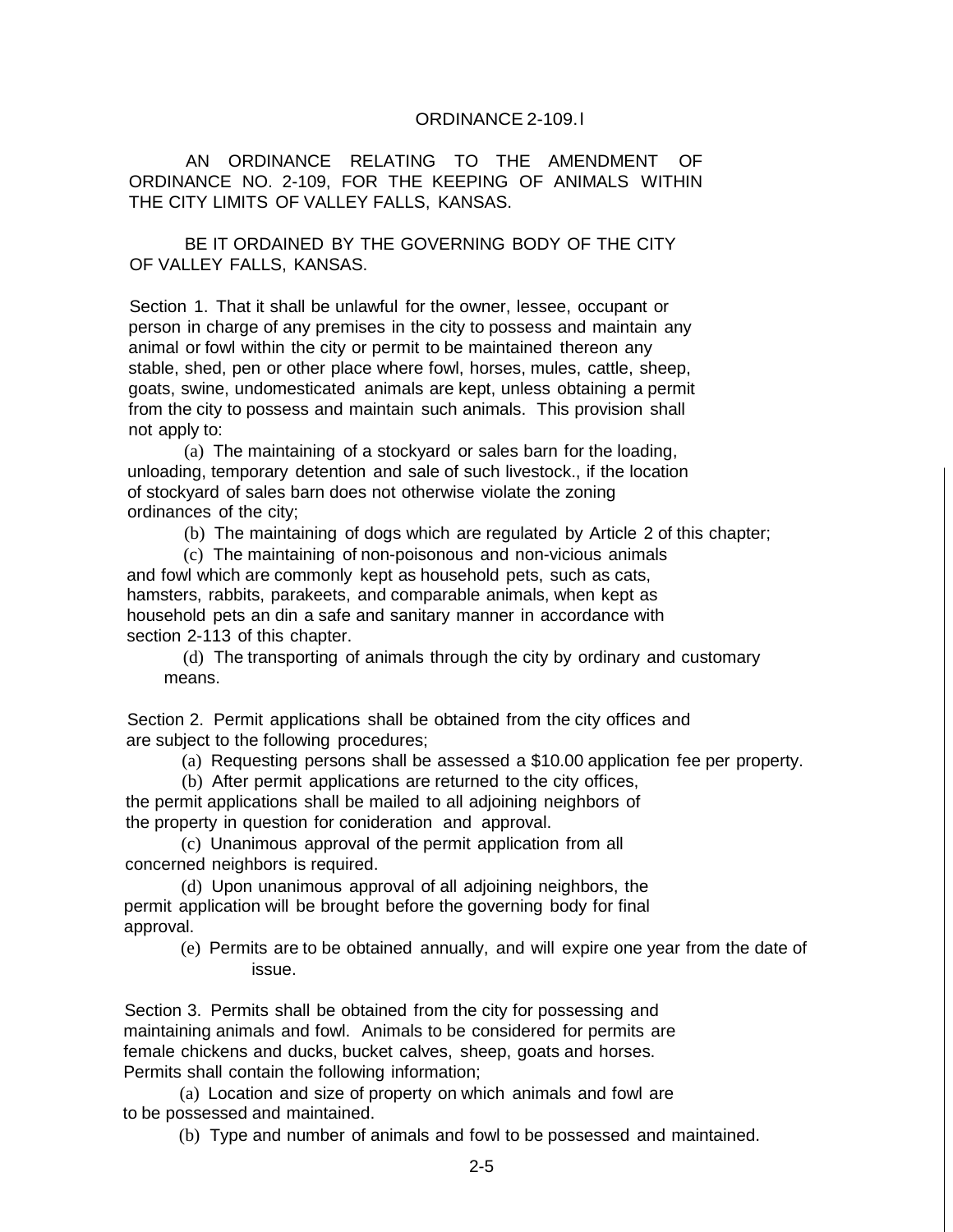(c) Location, size and type of enclosure or pen. A minimum of 3 acres per horse is required.

(d) Purpose of possessing and maintaining the animals and fowl.

(e) A diagram with measurements of enclosure from all buildings, utilities, etc.

Section 4. All animals and fowl being possessed and maintained by permit are subject to all ordinances pertaining to the care and custody of animals and the permits are subject to review and/or revocation upon any complaints concerning the animals and fowl.

Section 5. That said ordinance shall become effective immediately upon passage and publication in the Valley Falls Vindicator.

READ, CONSIDERED AND APPROVED this 5<sup>th</sup> day of August, 2009

CHARLES STUTESMAN, MAYOR

\_\_\_\_\_\_\_\_\_\_\_\_\_\_\_\_\_\_\_\_\_\_\_\_\_\_

ATTEST:

MILLIE BICKFORD, CITY CLERK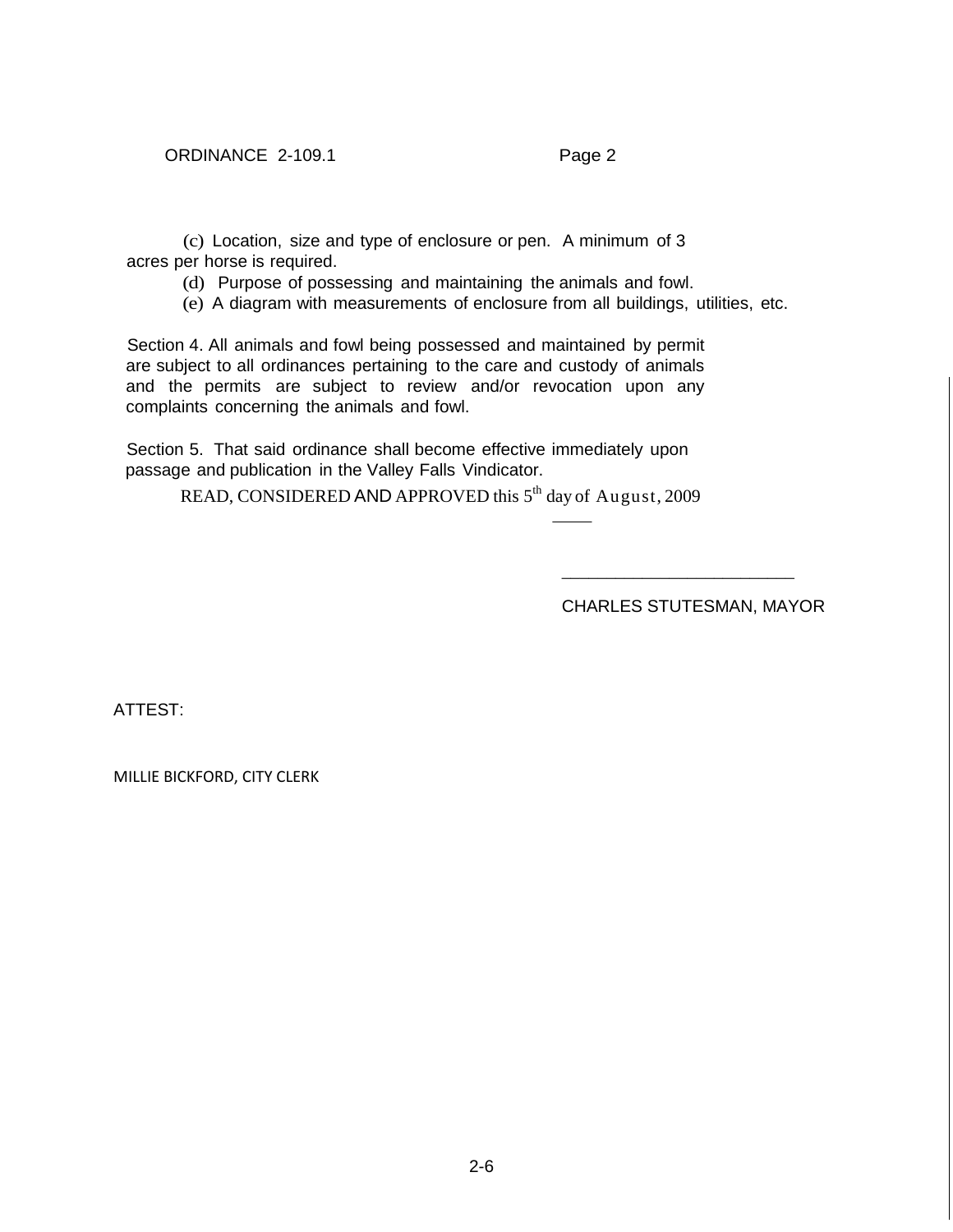(a) The maintaining of a stockyard or sales barn for the loading, unloading, temporary detention and sale of such livestock, if the location of such stockyard or sales barn does not otherwise violate the zoning ordinances of the city;

(b) The maintaining of dogs which are regulated by Article 2 of this chapter;

(c) The maintaining of non-poisonous and non-vicious animals and fowl which are commonly kept as household pets, such as cats, hamsters, rabbits, parakeets, and comparable animals, when kept as household pets and in a safe and sanitary manner in accordance with section 2-113 of this chapter;

(d) The transporting of animals through the city by ordinary and customary means.

(Code 1983, 2-102)

2-110. ANIMAL TRAPS. It shall be unlawful for any person to use, place, set out, or deploy any animal trap aboveground, which makes use of a spring gun, spring jaws, clamping devices, cutting or stabbing mechanism or any other devices that will damage or severely injure any animal when caught or trapped by the device or trap; except that nothing herein contained shall prohibit the use of animal traps that are so designed to trap and hold animals without injuring the animals. (Ord. 11-205, Sec. 1; Code 2005)

- 2-111. NUISANCE; ANIMAL ACTIVITIES PROHIBITED. It shall be unlawful for the owner of any animal to keep or maintain such animal in the city so as to constitute a nuisance. For the purpose of this section, nuisance is defined as any animal which:
	- (a) Molests or interferes with persons in the public right-of-way;

(b) Attacks or injures persons, or other domestic animals;

(c) Damages public or private property other than that of its owner or harborer by its activities or with its excrement;

(d) Scatters refuse that is bagged or otherwise contained;

(e) Causes any condition which threatens or endangers the health or wellbeing of persons or other animals.

If a summons is issued charging violation of this provision, a subpoena shall also be issued to the complainant to testify to the nuisance under oath. (Code 1983, 2-206)

- 2-112. NOISY ANIMALS. The keeping, or harboring of any animal which by loud, frequent and habitual barking, howling, yelping, mewing, roaring or screeching shall disturb the peace of any neighborhood is hereby prohibited. It shall be the duty of any person harboring or keeping such loud or noisy animal or animals to abate the condition, and if he or she fails to do so, the city may abate it by taking up, impounding and/or disposing of the animal at the expense of the owner. (Code 1983, 2-213)
- 2-113. ANIMAL CONFINES; SHELTERS. (a) It shall be unlawful for any person to keep or maintain any animal in any yard, structure or area that is not clean, dry and sanitary, free from debris and offensive odors that annoy any neighbor, and devoid of rodents and vermin.

(b) Excrement shall be removed at least once each week from any animal shelter, pen or yard area where animals are kept, or more often if necessary to prevent or control odors, fly breeding, or rodent infestation. If excrement is stored on the premises by any animal owner, it shall be stored in adequate containers with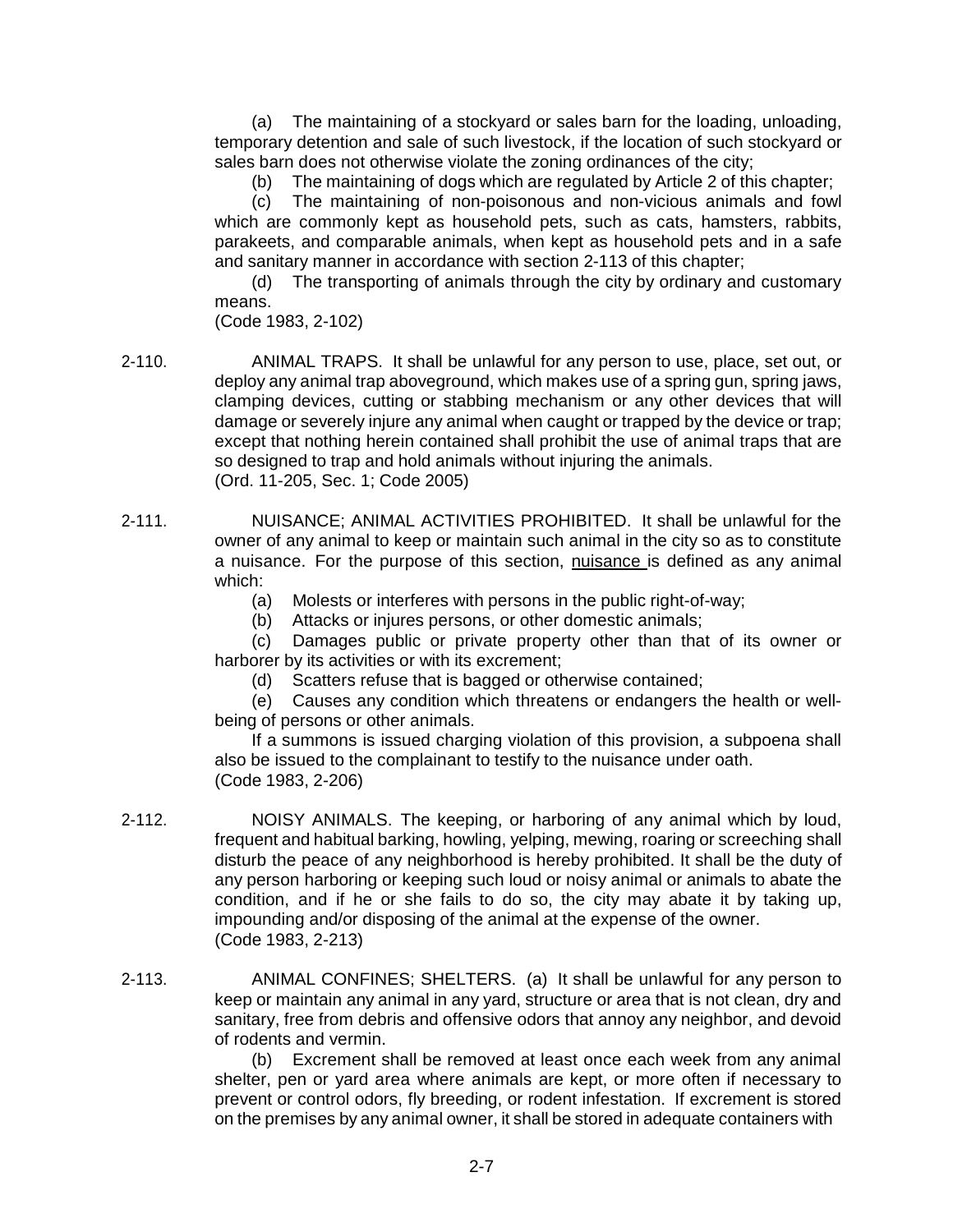fly-tight lids, and all such stored or accumulated wastes shall be disposed of at least once each week.

(c) All animal shelters, pens and yards shall be so located that adequate drainage is obtained, normal drying occurs, and standing water is not present.

(d) All animal shelters and board fences confining animals shall be maintained in good repair, and all animal shelters and board fences confining animals subject to residential and commercial classification shall be protected from deterioration by painting or comparable treatment.

(e) Barbed wire fences and electrically charged fences shall not be permitted for animal confines except on properties for which an agricultural classification permit is held or where the barbed wire fence or electrically charge fence is protected by an exterior fence.

(f) All premises on which animals are kept shall be subject to inspection by the animal control officer, duly authorized law enforcement officer, or public health official. If the officer or official determines from such inspection that the premises are not being maintained in a clean and sanitary manner, he or she shall notify the owner of the animals in writing to correct the sanitation deficiencies within 24 hours after notice is served on the owner. Any animal kept under any condition which could endanger the public or animal health or create a health nuisance may be impounded. Animals shall be released after fees are paid and cause for impoundment has been corrected.

(Code 2006)

2-113A. SAME; STOCKYARDS; COMMERCIAL HOLDING PENS. Animal shelters owned or operated as a stockyard or commercial holding pen shall be adequately maintained and cleaned as often as is necessary, as determined by the health officer, to control fly breeding or to control other conditions adversely affecting the public health including the following:

> (a) Collected fecal material and other solid organic waste shall be disposed of at a sanitary landfill, fertilizer processing plant, or by proper dispersal on land used for agricultural purposes.

> (b) Grain or protein feed shall be stored in tightly covered rodent- proof metal containers or rodent-proof bins.

> (c) Premises subject to the terms of this section shall be maintained free of rodent harborage and in accordance with sections 8-601:608 of this code.

> (d) Wherever reasonable, use shall be made of anti-coagulant rodenticides for the control of rodents and organo-phosphorus insecticides for the control of flies or any other effective chemical means for the control of rodents and flies.

> (e) Wherever reasonable, use shall be made of soil sterilants and herbicides or other effective means for the control of weeds and grass around structures and buildings.

> (f) Enclosures including fences where animals such as horses, cows, sheep and goats are maintained shall be constructed in a manner, using dimension lumber materials, or other effective means to prevent such animals from breaking out or causing hazard to persons or property.

> (g) The solid wastes accumulated from the cleaning of animal shelters and holding pens maintained by persons subject to a residential classification permit as herein provided shall be stored in metal containers, with tight- fitting metal lids, and all such stored or accumulated wastes shall be disposed of at least once each week.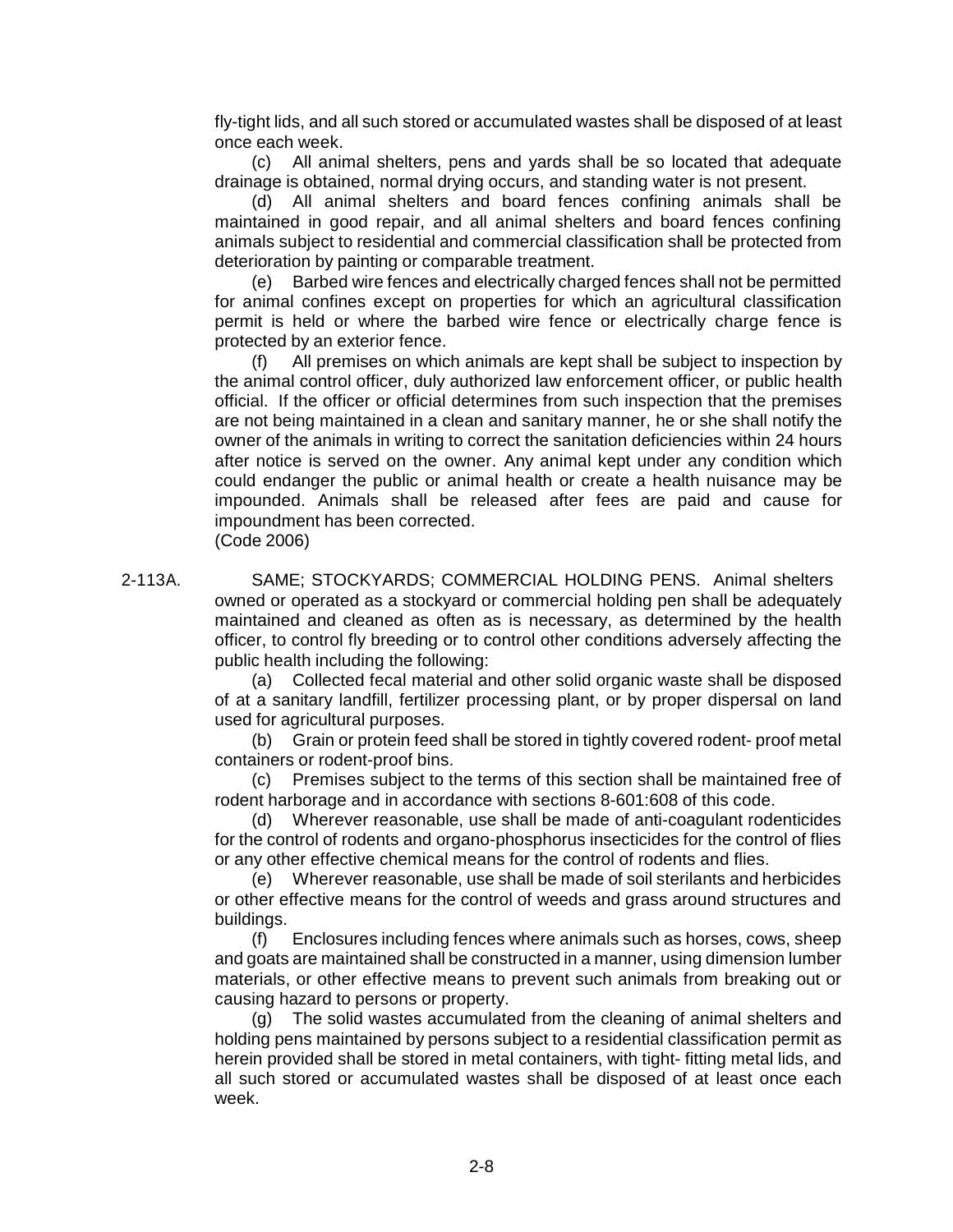(h) Holding lots, pens and floors of sheds and buildings where animals are held and which are maintained by persons subject to a commercial, industrial or agricultural classification permit according to the terms of this chapter shall be surfaced with concrete or asphaltic materials and that the drainage system of such surfaced areas shall include proper retaining walls and traps to control the waste from draining into watercourses and such drainage system shall be subject to the approval of the health officer. The health officer shall waive this standard for domestic animal holding operations where such animal holding is longer than 24 hours for any domestic animal involved or where dirt lots are more appropriate to the proper care of cattle, horses or sheep.

(i) Solid wastes accumulated from the cleaning of animal shelters and holding pens maintained by persons subject to a commercial, industrial or agricultural permit according to the terms of this chapter shall be stored on concrete slabs or other facilities, such as dirt lots on which is stockpiled manure with an exposed perimeter as approved by the health officer; provided that all solid waste shall be properly disposed of at least once each week or as may be approved by the health officer.

(Code 2006)

- 2-114. DEATH OF ANIMALS. All dead animals shall be disposed of by the owner or keepers within 24 hours of the animal's death, by burial, incineration in a facility approved by the animal control officer, by rendering or by other lawful means approved by the animal control officer. No dead animal shall be dumped on any public or private property. (Code 2006)
- 2-115. VICIOUS ANIMALS. (a) Prohibited: It shall be unlawful for any person to keep, possess or harbor a vicious animal within the city. Impoundment of animals whose owners have been cited for violation of this section shall be at the discretion of the animal control officer. If the animal presents a clear and present danger to the public health or safety, it shall be the duty of the animal control officer or his or her agent to impound such animal.

(b) Defined: For purposes of this chapter a vicious animal shall include:

(1) Any animal with a known propensity, tendency or disposition to attack unprovoked, to cause injury or to otherwise endanger the safety of human beings or domestic animals; or

(2) Any animal which attacks a human being or domestic animal without provocation;

(3) Any animal owned or harbored primarily or in part for the purpose of fighting or any animal trained for fighting;

(4) Any animal which is urged by its owner or harborer to attack, or whose owner or harborer threatens to provoke such animal to attack, any law enforcement officer while such officer is engaged in the performance of official duty.

(c) Complaint: Whenever a sworn complaint is filed in the municipal court against the owner of an animal alleging that such animal is vicious and in violation of this section, the municipal judge shall hold a hearing to determine whether or not the animal is vicious within the meaning of this section and thereby in violation of this section. The owner of the animal shall be notified in writing of the time and place of the hearing at least one week prior to the hearing. In making a determination, the municipal judge shall consider the following: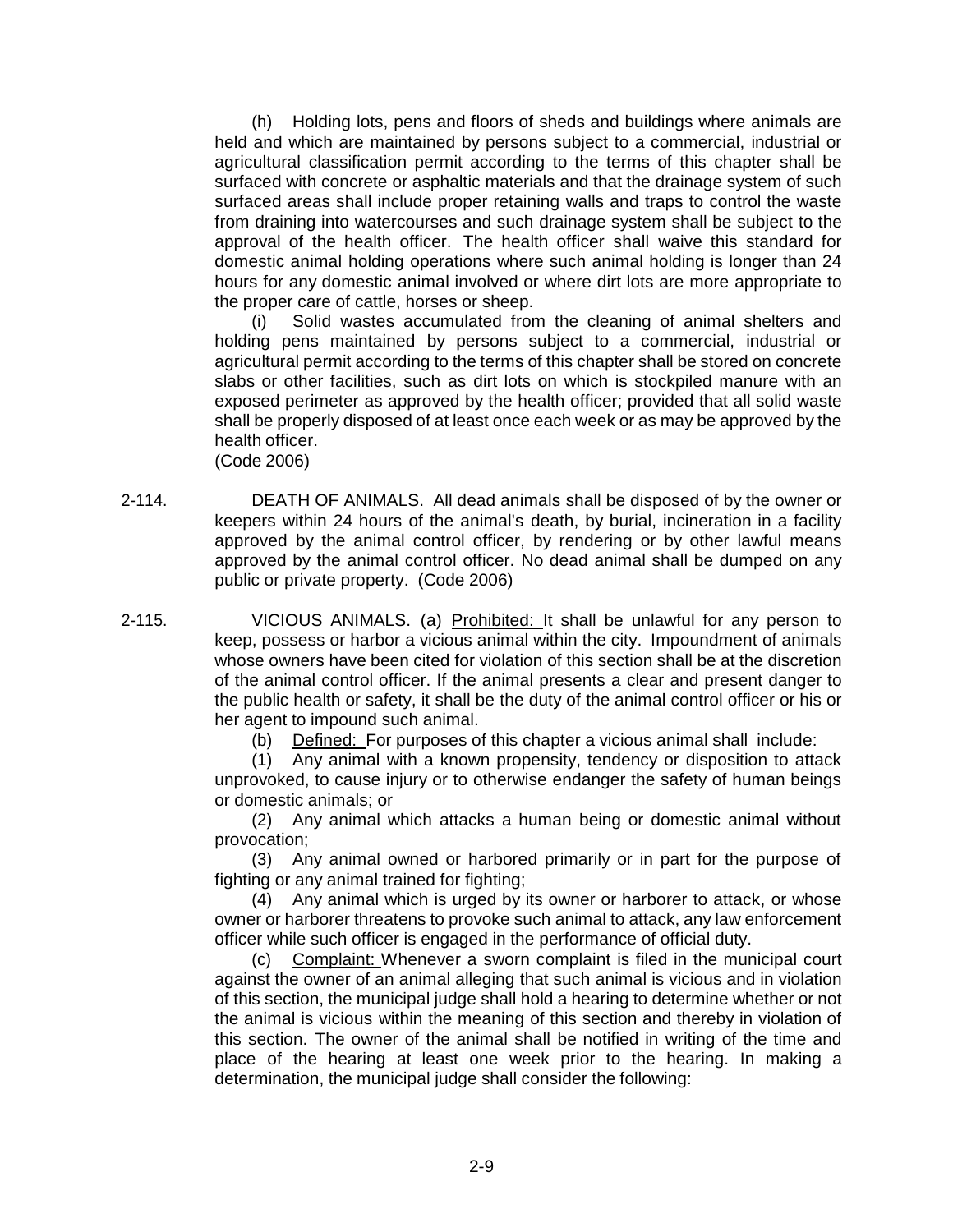(1) The seriousness of the attack or bite;

- (2) Past history of attacks or bites;
- (3) Likelihood of attacks or bites in the future;

(4) The condition and circumstances under which the animal is kept or confined;

(5) Other factors which may reasonably relate to the determination of whether or not the animal is vicious.

The municipal judge shall order the impoundment, the muzzling in accordance with subsection (d) and/or the confinement of the animal accused of being in violation of this section in a manner and location that will insure that it is no threat to persons or other animals pending the outcome of the hearing. If such impoundment, muzzling or otherwise safe confinement is not possible or if prior court orders to restrain such animal have gone unheeded, the municipal judge may order the animal immediately destroyed.

(d) Vicious Dogs to be Muzzled: It shall be the duty of every owner, keeper or harborer of any dog in the city, which dog is vicious or has been known to bite, chase, or run after any person or animal in the streets, alleys, or any public place in the city, to keep the same muzzled with a good and sufficient wire or leather muzzle, securely fastened so as to wholly prevent such dog from biting any animal or person until such time as a determination has been made by the court as to whether the dog is vicious or not. Any person owning, keeping or harboring any dog within the city limits contrary to this section shall be guilty of a violation of this code.

(e) Immediate Destruction: Nothing in this chapter shall be construed to prevent the animal control officer or any law enforcement officer from taking whatever action is reasonably necessary to protect himself or herself or members of the public from injury or danger, including immediate destruction of any vicious animal without notice to the owner.

(f) Release of: If a complaint has been filed in the municipal court against the owner of an impounded animal for a charge under this section, the animal shall not be released except on the order of the municipal judge, who may also direct the owner to pay all impounding fees in addition to any penalties for violation of this chapter. The municipal judge may, upon making a finding that an animal is vicious or that it represents a clear and present danger to the citizens or to other animals in the community, order the animal to be destroyed in a humane manner by the animal shelter. Surrender of an animal by the owner thereof to the animal control officer does not relieve or render the owner immune from the decision of the court, nor to the fees and fines which may result from a violation of this section. (Ord. 2-118, Secs. 17:18; Code 1983, 2-214; Code 2005)

- 2-116. RUNNING AT LARGE. It shall be unlawful for any person to willfully allow any animal or fowl under his or her control to be or to run at large within the city. Any animal or fowl found at large shall be impounded as provided in section 2-117 or 2-207 (dogs). (Code 1983, 2-104)
- 2-117. IMPOUNDMENT; FEE; NOTICE; RECORD. (a) The animal control officer or law enforcement officer shall impound any animal or fowl found at large in the city or constituting a nuisance or otherwise in violation of this chapter in a suitable pound or enclosure provided or contracted for by the city. The impounding officer shall make diligent inquiry as to the owner of the animal and shall notify the owner thereof of such impoundment as soon as reasonably possible.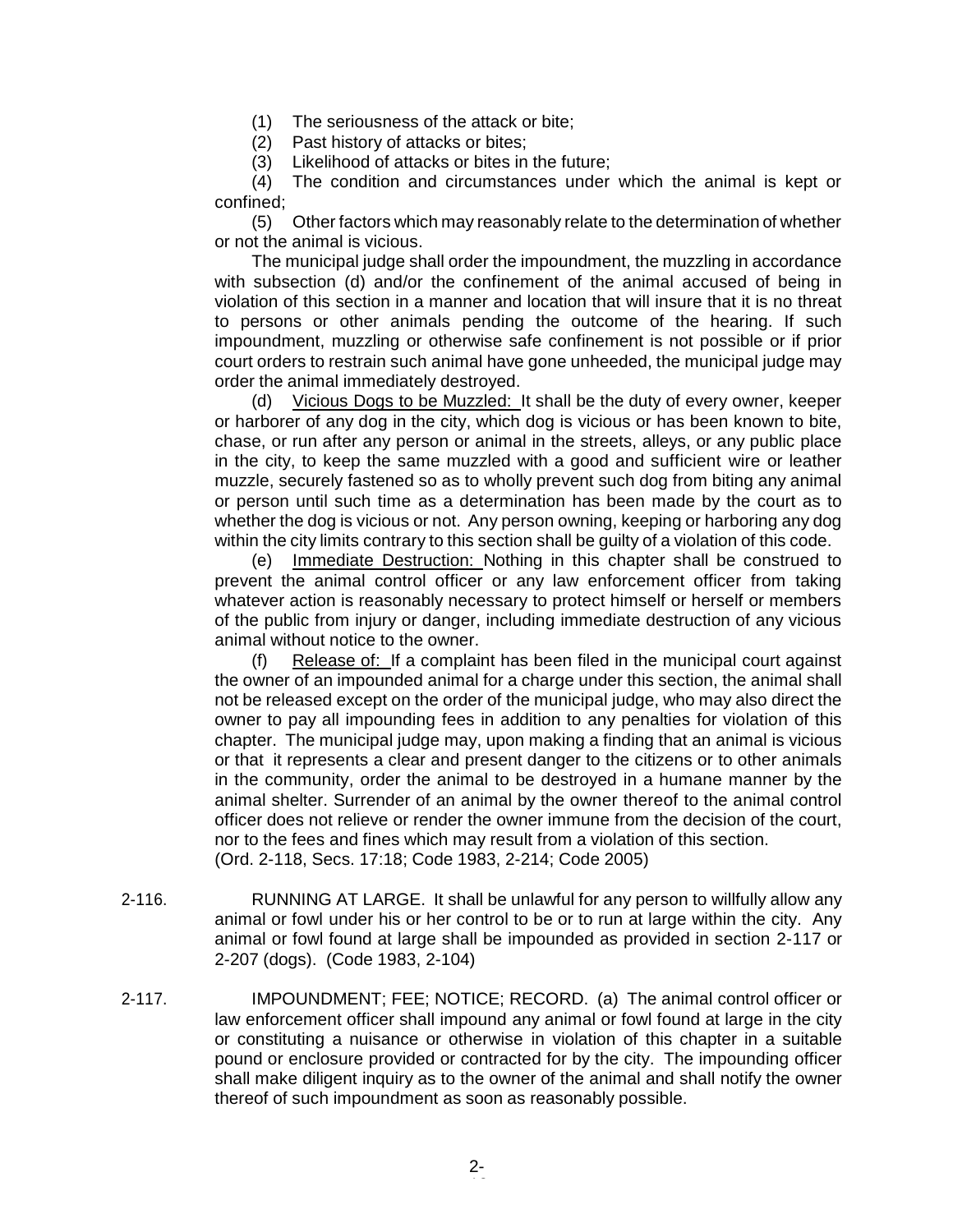(b) The city shall be entitled to receive from such owner an impoundment fee of \$10.00 plus the actual cost of feeding and maintaining the animal while impounded.

(c) In case the identity of the owner of the impounded animal or fowl cannot be ascertained, the animal control officer or police officer shall, upon taking any such animal into custody and impounding the same, make a record thereof, with a description of the animal and the date and place taken into custody and the place of impounding, and shall thereupon immediately post a public notice stating that the animal, describing the same with the date and place of taking, has been taken up, and that unless the charges of impounding the same, together with any license fees due and unpaid, are paid within three business days from the date of the notice, that the animal will be disposed of as provided in this code.

(d) The animal control officer shall each month submit a report to the city administrator showing the number of animals impounded and disposed of, and the fees collected pursuant to this article and shall pay those fees to the city clerk for credit to the general operating fund. (Code 1983, 2-106)

- 2-118. REDEMPTION OF IMPOUNDED ANIMALS. At any time before the sale or destruction of any animal impounded under the provisions of this article, except for animals impounded under sections 2-115 (vicious) and 2-119 (rabid), the owner thereof may redeem the animal by paying the animal control officer or any person in charge, the impounding fee and all costs incurred as a result of such impoundment. (Code 2006)
- 2-119. IMPOUNDMENT OF RABIES SUSPECTS. (a) Any law enforcement officer or local health officer may take up, upon private or public property, any animal which has bitten or scratched a person or other animal and impound the animal in the city pound, securely penned and separated from other animals, or in a veterinary hospital or animal care facility for a period of not more than 30 days during which time the local health officer shall determine whether or not such animal is suffering from a disease and, if not, the local health officer shall authorize the release of the animal upon payment by the owner of the boarding fee therefore. The health officer may authorize the keeping of any such animal on the owner's premises if the owner produces a rabies vaccination certificate showing that the animal has valid rabies vaccination protection. Impoundment costs shall be borne by the owner. If in the opinion of the local health officer symptoms develop justifying a microscopic examination, then the animal shall be killed and examination made by the state board of health.

(b) In lieu of the provisions of subsection (a), the owner of any such animal may, at his or her own expense, take such animal to any duly qualified and licensed veterinarian in the city for observation. Such veterinarian shall report his or her findings in writing to the local health officer. If in the opinion of such veterinarian a microscopic examination is justified, then the animal shall be turned over to the animal control officer or any law enforcement officer to be killed and examination made by the state board of health.

(c) Any animal desired for observation by the local health officer under this section shall be delivered to the animal control officer or any law enforcement officer upon demand and shall not be withheld, hidden or harbored. Any person violating this provision shall be guilty of a violation of this code. Upon refusal of any person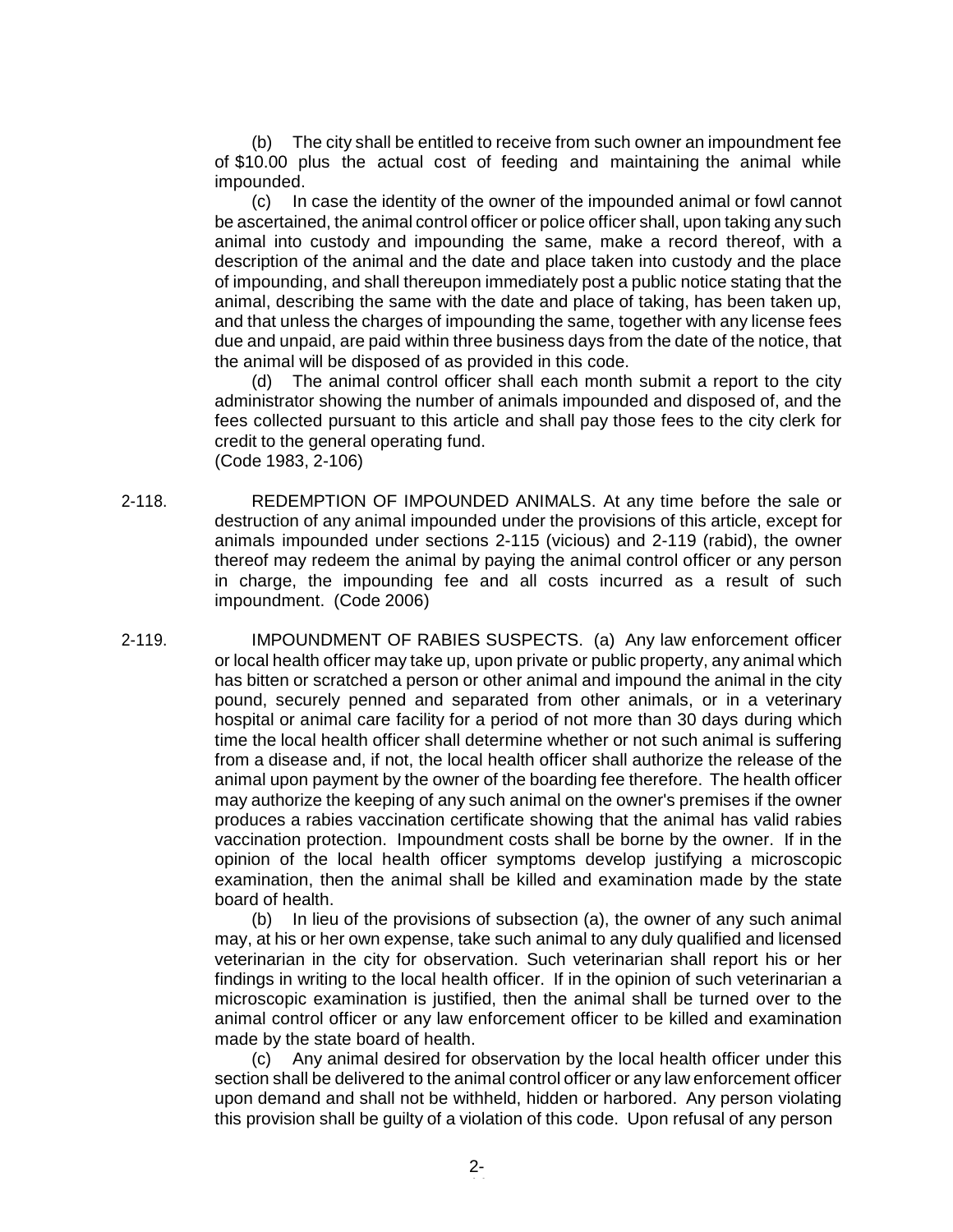to so deliver such animal, the municipal judge shall cause a warrant to be issued for the arrest of such person, which warrant shall also provide for the surrender of the animal and shall be lawful authority for the apprehending and forcible taking of such animal.

(Code 2006)

- 2-119A. IMPOUNDMENT OF RABIES SUSPECTS. Any law enforcement officer or local health officer may take up, upon private or public property, any animal which has bitten or scratched a person or other animal and impound the animal in a veterinary hospital or animal care facility for a period of not more than 30 days during which time the local health officer shall determine whether or not such animal is suffering from a disease and, if not, the local health officer shall authorize the release of the animal upon payment by the owner of the boarding fee therefore. The health officer may authorize the keeping of any such animal on the owner's premises if the owner produces a rabies vaccination certificate showing that the animal has valid rabies vaccination protection. Impoundment costs shall be borne by the owner. (Code 2006)
- 2-120. ANIMALS BITTEN BY RABID ANIMALS. Whenever a dog, cat or other animal is bitten by a rabid animal or an animal later proved to have been rabid, it shall be the duty of the owner of the animal that is bitten, to report that fact to the local health officer and/or the police department. It shall also be the duty of the owner of the bitten animal to either destroy or have his or her bitten animal destroyed unless:

(a) The animal which was bitten had been vaccinated against rabies at least three weeks before being bitten and has a current vaccination; and

(b) If the bitten animal has a current vaccination, it shall be confined for 90 days; and

(c) The bitten animal shall be released from confinement only upon written order from the local health officer, who declares the animal to be free of rabies; and

(d) If the animal is found to have contracted rabies during confinement, it shall be properly disposed of. (Code 2006)

- 2-121. VEHICULAR ACCIDENTS INVOLVING ANIMALS. Any person who as the operator of a motor vehicle strikes any animal shall stop at once and shall immediately report such injury or death to the owner of such animal, or in the event that the owner cannot be ascertained, and located, the operator shall at once report the accident to the animal control officer or any law enforcement officer. (Code 2006)
- 2-122. EMERGENCY; PROCLAMATION. The mayor is hereby authorized whenever in his or her opinion the danger to the public safety from rabid animals is made imminent to issue a proclamation ordering all persons owning any animal in the city to confine the animal in a good and sufficient enclosure from which the animal cannot escape, or fasten such animal by means of a chain on the premises where the owner may reside, for such time as may be specified in such proclamation. Any animal not confined during such time may be disposed of wherever found by any police officer, or the animal control officer of the city. The owner of such animal shall be prosecuted for such violation thereof. (Ord. 2-118, Sec. 20; Code 1983, 2-215)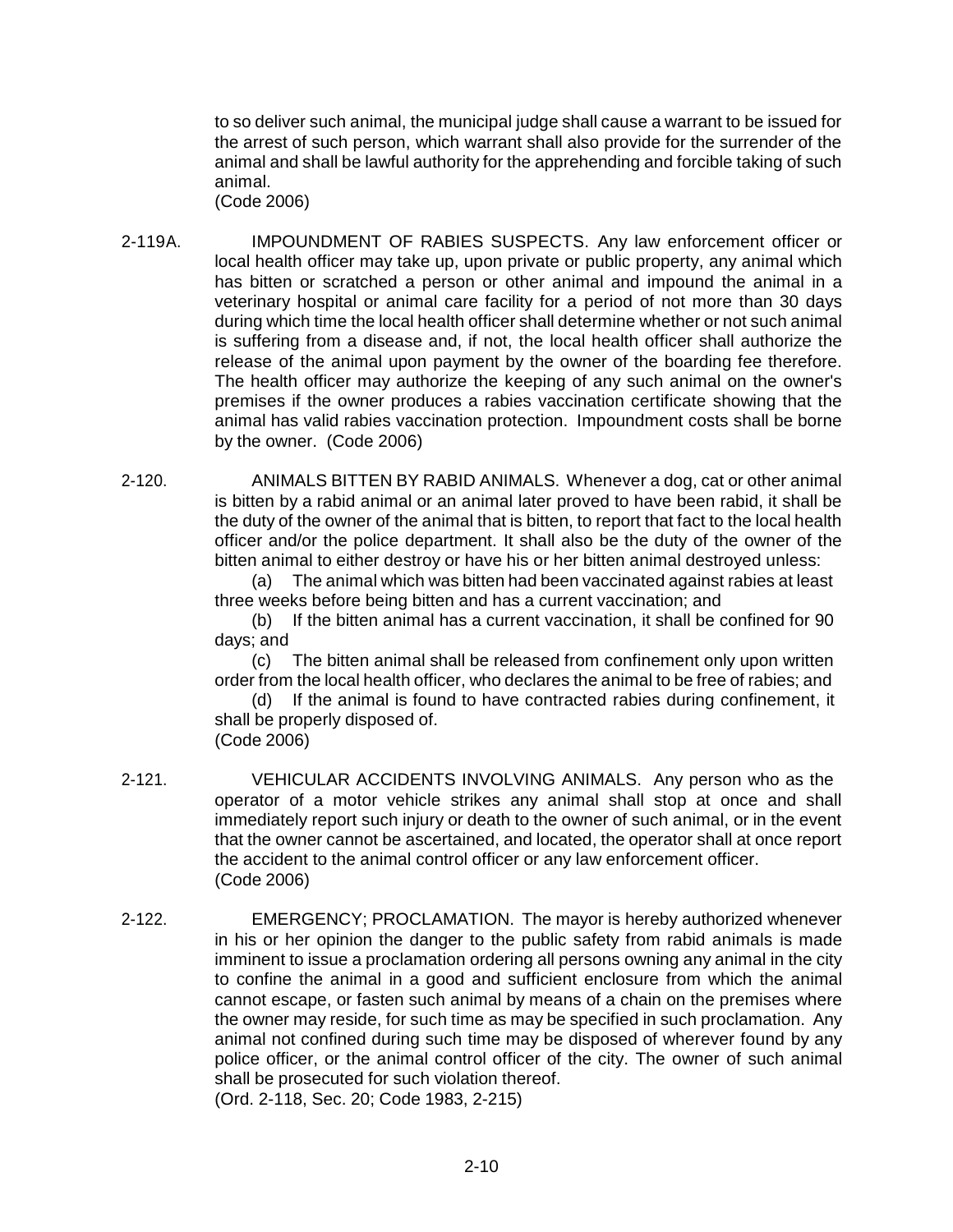2-123. KENNEL LICENSES. (a) No person or household shall own or harbor more than five dogs of six months of age or older or more than one litter of pups, or more than five cats of more than six months of age or more than one litter of kittens, or more than a total of five dogs and cats more than six months of age in any combination, or engage in the commercial business of breeding, buying, selling, trading, training, or boarding cats or dogs or both cats and dogs, without having obtained a kennel license from the city clerk.

> (b) Kennel licenses must be renewed annually. No kennel license shall be issued until an inspection certificate has been issued by the animal control officer certifying approval of the kennel and compliance with the applicable laws of the city and the State of Kansas, and a certificate by the zoning code enforcement officer has been issued certifying that the applicant for the kennel license is not violating zoning laws of the city. If the city clerk has not received any protest against the kennel, the city clerk may issue a renewal of an existing kennel license at the same location without any report from the animal control officer and zoning code enforcement officer. If the animal control officer or the zoning code enforcement officer finds that the holder of any kennel license is violating any zoning law, or any other law of the State of Kansas, or of the city, or is maintaining the facility in a manner detrimental to the health, safety or peace of mind of any person residing in the immediate vicinity, he or she shall report such fact to the city clerk, and the license shall not be renewed except after a public hearing before the governing body.

> (c) The animal control officer, the zoning enforcement officer, or any law enforcement officer shall have the right to inspect any premises licensed under this section at any reasonable time and nothing shall prevent the entry onto private property for the purpose of inspection. The application for a kennel shall constitute consent to such entry and inspection.

> (d) The governing body may suspend or revoke a kennel license if, pursuant to a public hearing, it finds any of the following:

(1) The kennel is maintained in violation of any applicable law of the State of Kansas, or of the city.

(2) The kennel is maintained so as to be a public nuisance.

(3) The kennel is maintained so as to be detrimental to the health, safety or peace of mind of persons residing in the immediate vicinity.

(e) The annual kennel license fee shall be \$25.00. Payment of such license fee is in addition to, and not in lieu of, the dog license fees otherwise required under this chapter.

(f) This section shall not apply to and will not be construed to require a kennel license for a licensed veterinarian to operate an animal hospital. (Code 1983, 2-216)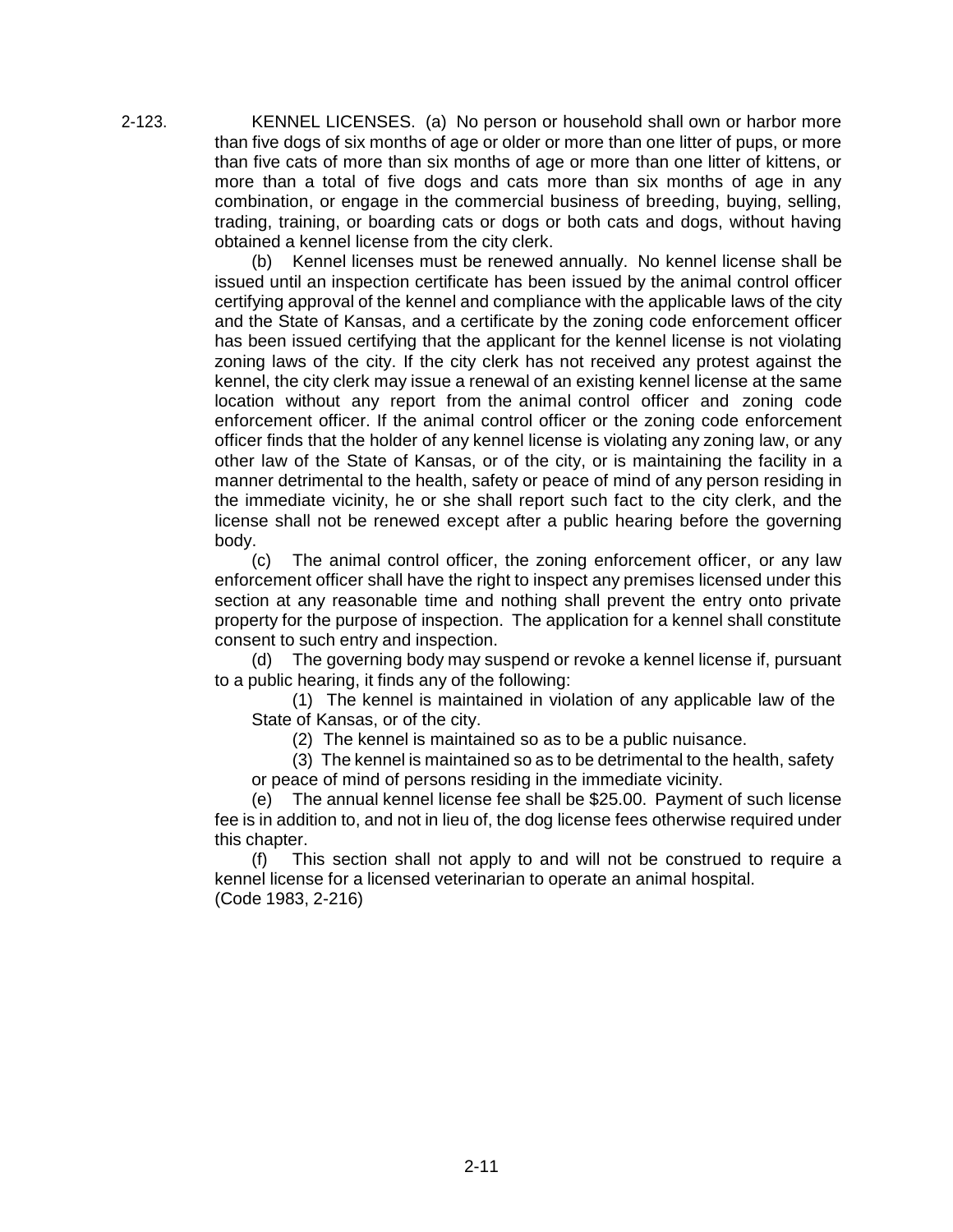2-201. REGISTRATION AND VACCINATION REQUIRED; FEE. (a) Every owner of any dog over six months of age shall annually register with the city clerk his or her name and address with the name, sex and description of each dog owned and kept within the city. It shall be unlawful for the owner of any newly acquired dog or any dog brought into the city to fail to register such animal within 30 days from acquisition or bringing the dog into the city. It shall be unlawful for the owner of any previously registered dog to fail to maintain current registration of such dog.

(b) Upon registration, the owner shall present a current, completed certificate of immunization against rabies. No registration shall follow without evidence of this document, and it shall be unlawful for the owner of any dog over six months of age to fail to maintain effective rabies immunization of such dog.

(c) The owner or harborer of any dog shall, at the time of registering such dog, present to the city clerk a certificate from an accredited veterinarian showing that a male dog has been neutered or a female dog has been spayed, if the dog has been neutered or spayed.

(d) The city clerk shall collect an annual registration fee of \$3.00 for each neutered male dog and for each spayed female dog, and \$6.00 for each unneutered male dog and for each unspayed female dog.

(e) The registration year shall be from January 1st through December 31st of each year. The fee shall be payable before March 1st of each year without penalty.

Registration fees as enumerated above may be prorated for newly acquired dogs or for dogs owned by a person or persons moving to and establishing a home in the city during a calendar year. Every owner or harborer of dog or dogs who shall fail to register the same prior to the 1st day of March of each year shall pay in addition to the registration fee herein provided a penalty fee for late registration of \$10.00.

(Code 1983, 2-203; Ord. 2-118, Secs. 1:4; Code 2006)

2-202. DOG TAGS. It shall be the duty of the city clerk or designated agent, upon a showing of current rabies immunization and receipt of the registration fee hereinbefore required, to keep in a book suitable for the registration of dogs, the time of the registration, the name of the owner or keeper, the number of the registration and the amount paid therefor, and shall deliver to the owner or keeper of the dog a certificate in writing, stating that the person has registered the dog and the number by which the dog is registered, and shall also deliver to the owner or keeper of the dog a tag with the registration number and the registration year thereon, which shall be, by the owner or keeper, attached to the collar to be used on the dog so registered. When any tag has become lost during a registration period, the owner of the dog may request a duplicate tag for the remainder of the registration period. When so requested, the city clerk shall, upon presentation of the registration certificate, issue a duplicate of such tag upon the payment of \$2.00 fee. It shall be unlawful for any person to take off or remove the city registration tag from any dog belonging to another, or remove the strap or collar on which the same is fastened. (Code 1983, 2-204; Ord. 2-118, Secs. 7:10; Code 2006)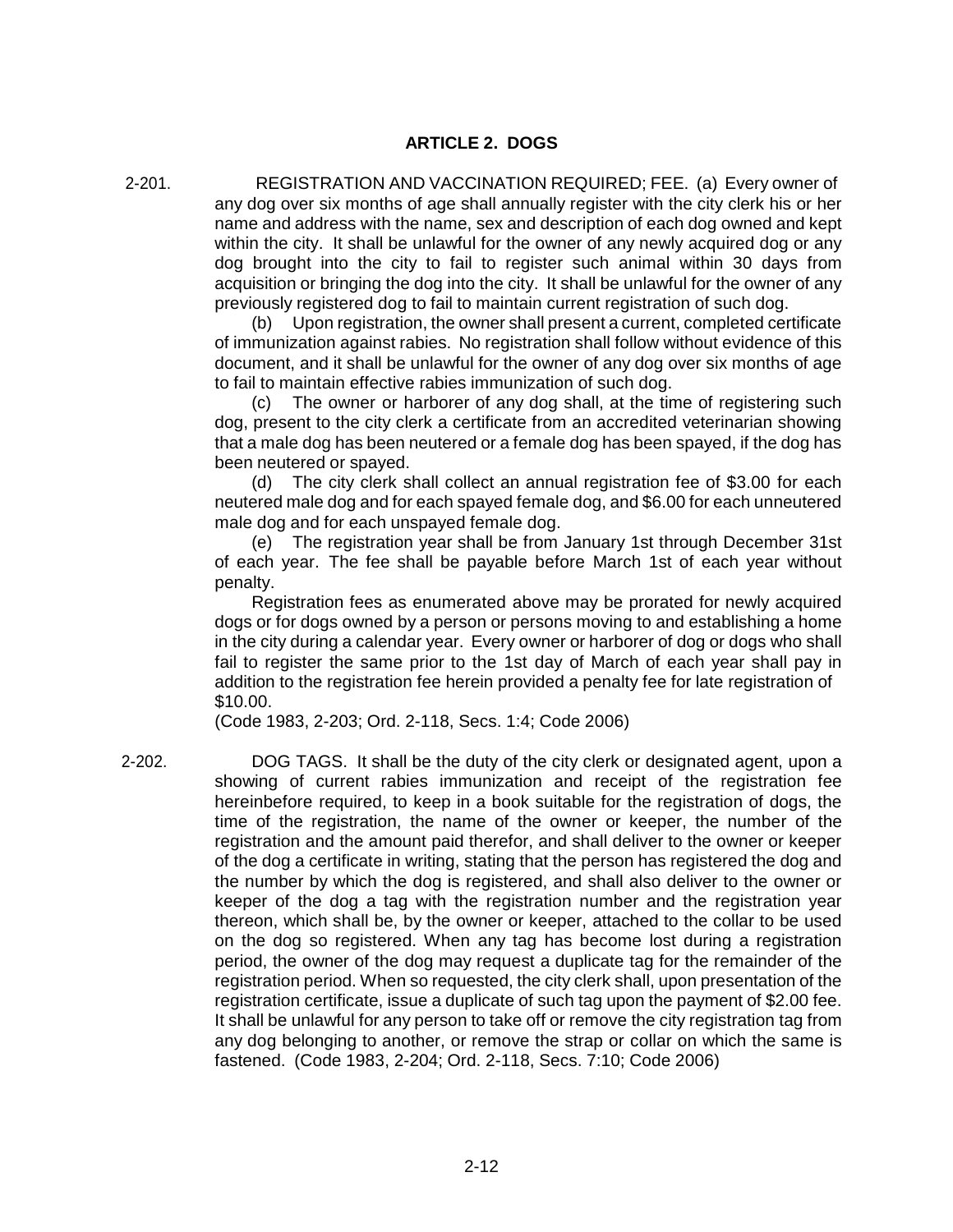- 2-203. SAME; COUNTERFEIT TAG. It shall be unlawful for any person to place on any dog a tag issued for any other dog or to make or use any false, forged or counterfeited tag or imitation thereof. (Code 2006)
- 2-204. EVIDENCE OF VACCINATION. It shall be unlawful for the owner of any dog kept within the city to fail to display a current certificate of immunization against rabies issued by an accredited veterinarian evidencing the vaccination of such dog within two years, when requested by the animal control officer or any law enforcement officer. (Code 2006)
- 2-205. VISITING DOGS. The provisions of this article with respect to registration shall not apply to any dog owned by any person visiting or temporarily remaining within the city for less than 30 days. However, such dogs shall be kept under restraint by the owner thereof at all times. (Code 1983)
- 2-206. RUNNING AT LARGE; FINE. (a) It shall be unlawful for the owner or harborer of any dog to permit such dog to run at large within the city at any time;

(b) Any dog running at large within the city shall be impounded as set out in section 2-207;

(c) The owner of any dog impounded for running at large without the tag required by section 2-202 shall, for the first offense, pay a fine of \$25.00 plus the board bill; for the second offense, pay a fine of \$50.00 plus the board bill; for the third offense, pay a fine of \$100.00 plus the board bill.

(d) For the first offense of an animal running at large with a tag as required by section 2-202, the owner or harborer claiming any animal, shall, in addition to presenting a registration receipt, pay the cost of the board bill. For a second offense within a one year period, the owner or harborer shall pay a fine of \$10.00 plus the board bill. For a third and all subsequent offenses within a one year period, the owner or harborer shall pay a fine of \$20.00 plus the cost of the board bill. (Code 1983, 2-202)

## 2-207. IMPOUNDMENT; RECORD; NOTICE; REDEMPTION; MINIMUM FEE.

(a) Any dog found in violation of the provisions of this article shall be subject to impoundment by the city.

(b) A record of all dogs impounded shall be kept by the city containing the following information: color, sex, weight, height, identifying marks, registration number (if any) and the date of impoundment.

No dog impounded under this section shall be disposed of until after expiration of a minimum of three full business days of custody during which the public has clear access to inspect and recover the dog through time periods ordinarily accepted as usual business hours. During such time of custody, the city shall attempt to notify the owner or custodian of any dog impounded by such facility if the owner or custodian is known or reasonably ascertainable. Such dog may at any time be released to the legal owner, moved to a veterinary hospital for treatment or observation, released in any manner, if such dog was a gift to the animal shelter, or euthanized by a licensed veterinarian if it appears to the veterinarian that the dog is diseased or disabled beyond recovery. If within three full business days the owner does not appear to claim the dog, then the dog may be sold, euthanized or otherwise disposed of.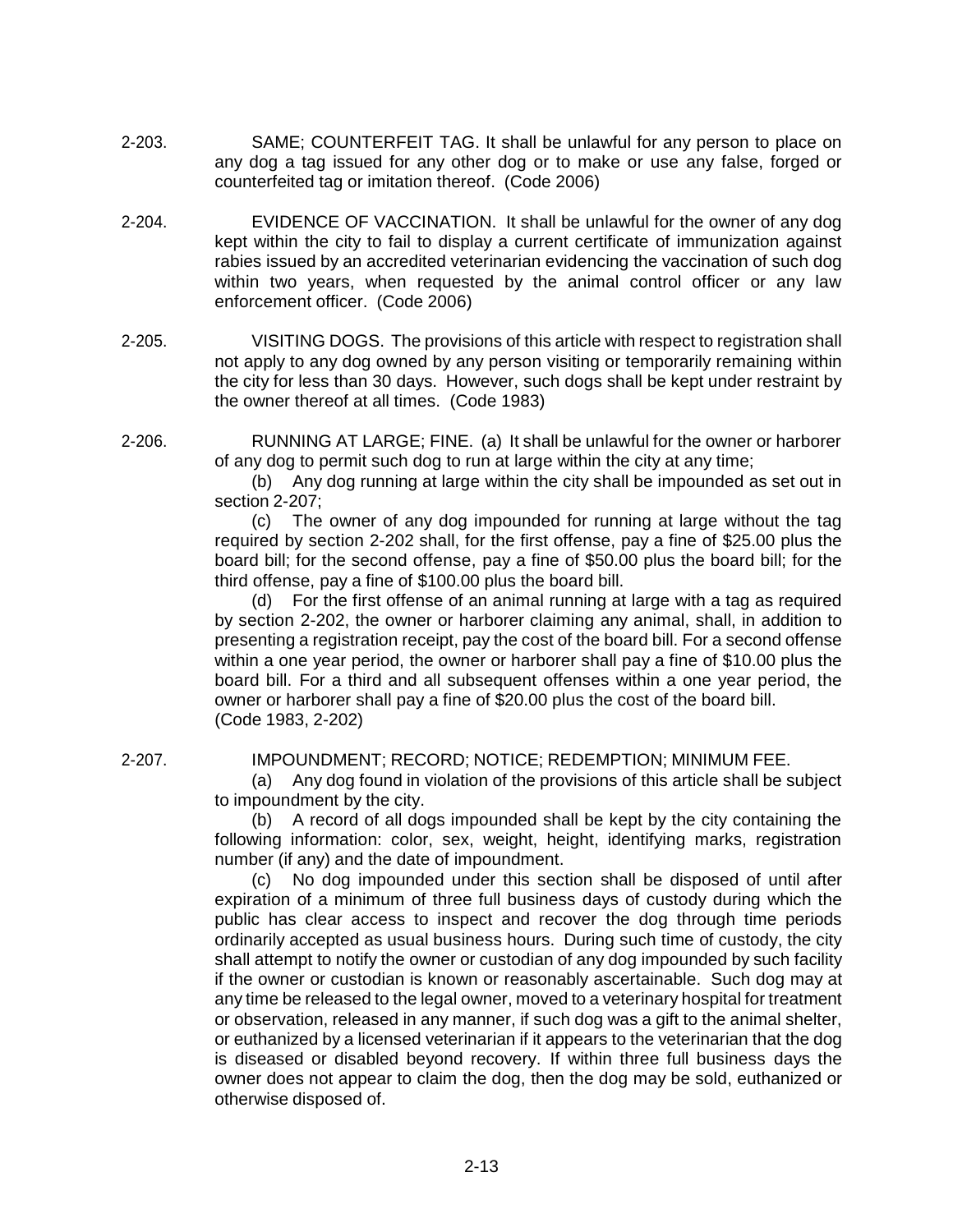(d) If at any time before the sale or destruction of any dog impounded under the provisions of this article, the owner of an impounded dog does appear and redeem the dog, it shall be turned over to the person claiming it upon payment of any impoundment fees or penalties plus the actual costs of impoundment, and shall not apply to any dog alleged as being vicious under section 2-115 or suspected of rabies under section 2-119 of this code.

(e) Any dog impounded may not be released without a current rabies vaccination.

(f) Impoundment hereunder shall not preclude any court from imposing and executing any fine which might otherwise be levied under this article for violation of any of the provisions thereof; nor shall impoundment be a defense in any prosecution commenced hereunder.

(g) The redemption of any dog impounded for a violation of any provision of this chapter shall be prima facie evidence of the violation of such provision by the person redeeming the dog. (Code 1983, 2-209)

2-208. DISPOSITION OF UNCLAIMED DOGS. (a) If any dog is not redeemed by its owner or harborer within the time allowed for redemption as specified in section 2-207 thereof, the animal control officer, any authorized law enforcement officer, any authorized veterinarian or any duly authorized pound personnel may destroy such dog or sell the same for the costs of impoundment and keeping, plus any registration fee due for the current year.

(b) No dog may be transferred to the permanent custody of a prospective owner unless:

(1) Such dog has been surgically spayed or neutered before the physical transfer of the dog occurs; or

(2) the prospective owner signs an agreement to have the dog spayed or neutered and deposits with the city not less than the lowest nor more than the highest cost of spaying or neutering in the community as determined by the city. Any funds deposited pursuant to such an agreement shall be refunded to such person upon presentation of a written statement signed by a licensed veterinarian that the dog has been spayed or neutered. If such person does not reclaim the deposit within six months after receiving custody of the dog, the city shall keep the deposit and may reclaim the unspayed or unneutered dog.

(c) Nothing in this section shall be construed to require sterilization of a dog which is being held by the city and which may be claimed by its rightful owner within the holding period established in section 2-207. (Code 2006)

2-209. CONFINEMENT OF DOGS IN HEAT. Any unspayed female dog in the stage of estrus (heat) shall be confined during such period of time in a house, building or secure enclosure, and the area of enclosure shall be so constructed that no other dog or dogs may gain voluntary access to the confined animal except for purposes of planned breeding. Any animal that is in the state of estrus (heat) and that is not properly confined, or any such animal that is creating a neighborhood nuisances, shall be removed to a boarding kennel, to a veterinary hospital or to the animal shelter. All expenses incurred as a result of the confinement shall be paid by the owner. The owner of animals removed to the animal shelter shall be charged at the rate established from time to time by the animal shelter for routine confinement. (Code 2006)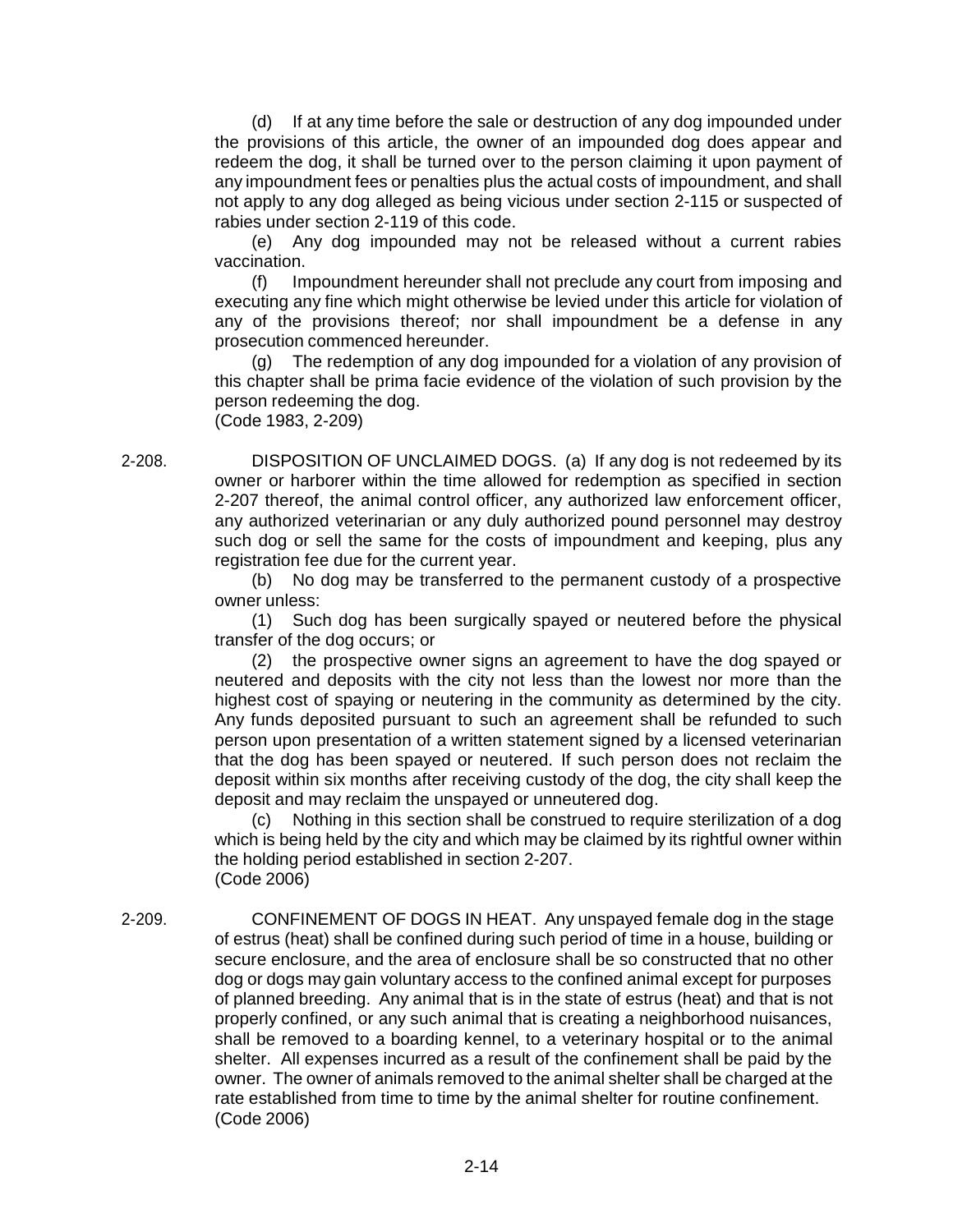- 2-210. MUZZLING. Whenever the mayor shall deem it necessary for the protection and welfare of the inhabitants of the city, he or she shall issue an order requiring all dogs kept within the city to be effectively muzzled for such length of time as may be specified in the order, to prevent them from biting or injuring persons or animals. Such order shall be published in the official newspaper of the city for such period of time as the mayor may deem necessary. (Code 2006)
- 2-211. TRESPASS. It shall be unlawful for any person to permit any dog to trespass upon, or do injury to public or private property of another. (Ord. 2-118, Sec. 22; Code 1983, 2-211)
- 2-212. ABANDONING DOGS UNLAWFUL. It shall be unlawful for any person or persons to bring within the city limits any dog or dogs and abandon the same and allow them to run at large in the streets, alleys, and public places in the city. (Ord. 2-118, Sec. 16; Code 1983, 2-218)
- 2-213. SEEING EYE DOGS. Seeing Eye Dogs used by blind persons shall, by reason of circumstances and training of such dogs, be exempt from this article, except that portion requiring rabies inoculation. Such blind persons, upon presentation of a current rabies certificate, as set forth in section 2-202, shall be presented a license tag except there shall be no charge. Such seeing eye dog shall not be impounded and every effort shall be made to return the dog to the custody of its owner as promptly as possible. (Code 1983, 2-217)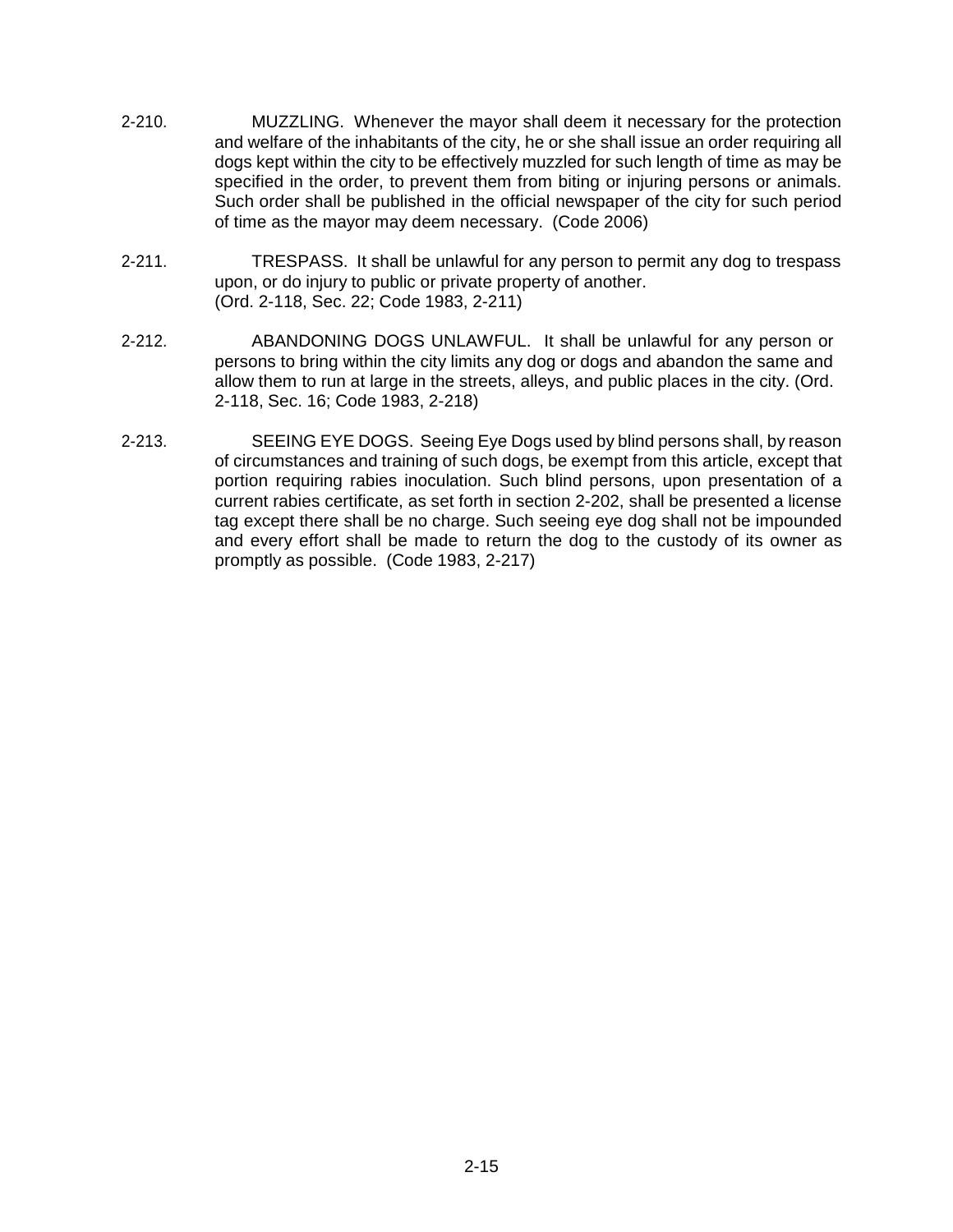## **ARTICLE 3. PIT BULL DOGS**

2-301. ANIMALS; KEEPING PROHIBITED. It shall be unlawful to keep, harbor, own or in any way possess within the corporate limits of the city:

> (a) Any warm-blooded, carnivorous or omnivorous, wild or exotic animal (including but not limited to non-human primates, raccoons, skunks, foxes and wild and exotic cats; but excluding fowl, ferrets, and small rodents of varieties used for laboratory purposes).

(b) Any animal having poisonous bites.

(c) Any pit bull dogs; provided, that pit bull dogs are registered with the city on the date of publication of Ordinance No. 2-219, may be kept within the city subject to the standards and requirements set forth in section 2-302 of this article. Pit bull dog is defined to mean:

- (1) The bull terrier breed of dog;
- (2) Staffordshire bull terrier breed of dog;

(3) The American pit bull terrier breed of dog;

(4) The American Staffordshire terrier breed of dog;

(5) Dogs of mixed breed or of other breeds than above listed which breed or mixed breed is known as pit bulls, pit bull dogs, or it bull terriers;

(6) Any dog which has the appearance and characteristics of being predominantly of the breeds of bull terrier, Staffordshire bull terrier, American pit bull terrier, American Staffordshire terrier, any other breed commonly known as pit bulls, pit bull dogs or pit bull terriers, or a combination of any of these breeds. (Ord. 2-219, Sec. 1; Code 2006)

2-302. KEEPING OF REGISTERED PIT BULLS. The provisions of this section are not applicable to owners, keepers and harborers of dogs registered with the city as of the 18th day of November, 1987, on the effective date of Ordinance No. 2-219. The keeping of such dogs, however, shall be subject to the following standards:

(a) Leash and Muzzle. No person shall permit a registered pit bull dog to go outside its kennel or pen unless such dog is securely leashed with a leash no longer than four feet in length. No person shall permit a pit bull dog to be kept on a chain, rope or other type of leash outside its kennel or pen unless a person is in physical control of the leash. Such dogs may not be leased to inanimate objects such as trees, posts, buildings, etc. In addition, all pit bull dogs on a leash outside the animal's kennel must be muzzled by a muzzling device sufficient to prevent such dog from biting persons or other animals.

(b) Confinement. All registered pit bull dogs shall be securely confined indoors or in a securely enclosed and locked pen or kennel, except when leashed and muzzled as above provided. Such pen, kennel or structure must have secure sides and a secure top attached to the sides. All structures used to confine registered pit bull dogs must be locked with a key or combination lock when such animals are within the structure. Such structure must have a secure bottom or floor attached to the sides of the pen or the sides of the pen must be embedded in the ground not less than two feet. All structures erected to house pit bull dogs must comply with all zoning and building regulations of the city. All such structures must be adequately lighted and ventilated and kept in a clean and sanitary condition.

(c) Confinement Indoors. No pit bull dog may be kept on a porch, patio or in any part of a house or structure that would allow the dog to exit such building on its own volition. In addition, no such animal may be kept in a house or structure when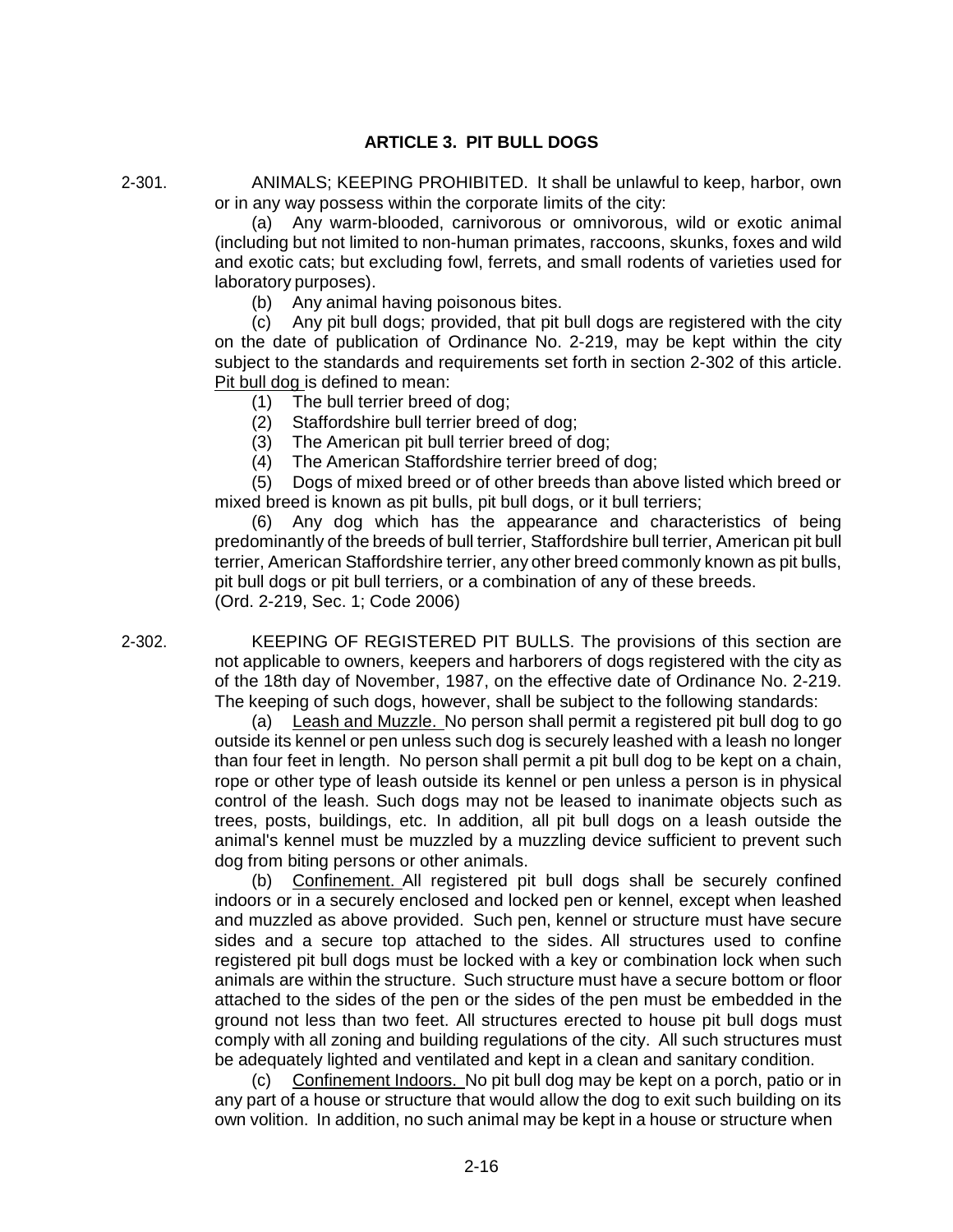the windows are open or when screen windows or screen doors are the only obstacle preventing the dog from exiting the structure.

(d) Signs. All owners, keepers or harborers of registered pit bull dogs within the city shall within 10 days of the effective date of Ordinance No. 2-219, display in a prominent place on their premises a sign easily readable by the public using the words "Beware of Pit Bull Dog." In addition, a similar sign is required to be posted on the kennel or pen of such animal.

(e) Insurance. All owners, keepers or harborers of registered pit bull dogs must within 10 days of the effective date of Ordinance No. 2-219 provide proof to the city clerk of public liability insurance in a single incident amount of \$100,000 for bodily injury to or death of any person or persons or for damage to property owned by any persons which may result from the ownership, keeping or maintenance of such animal. Such insurance policy shall provide that no cancellation of the policy will be made unless 10 days written notice is first given to the city clerk.

(f) Identification Photographs. All owners, keepers or harborers of registered pit bull dogs must within 10 days of the effective date of Ordinance No. 2-219 provide to the city clerk two color photographs of the registered animal clearly showing the color and approximate size of the animal.

(g) Reporting Requirements. All owners, keepers or harborers of registered pit bull dogs must within 10 days of the incident, report the following information in writing to the city clerk, as required hereinafter:

(1) The removal from the city or death of a registered pit bull dog;

(2) The birth of offspring of a registered pit bull dog;

(3) The new address of a registered pit bull dog owner should the owner move within the corporate city limits.

(h) Sale or Transfer of Ownership Prohibited. No person shall sell, barter or in any other way dispose of a pit bull dog registered with the city to any person within the city unless the recipient person resides permanently in the same household and on the same premises as the registered owner of such dog; provided that the registered owner of a pit bull dog may sell or otherwise dispose of a registered dog or the offspring of such dog to persons who do not reside within the city.

(i) Animals Born of Registered Dogs. All offspring born of pit bull dogs registered within the city must be removed from the city within six weeks of the birth of such animal.

(j) Irrebuttable Presumptions. There shall be an irrebuttable presumption that any dog registered with the city as a pit bull dog or any of these breeds prohibited by section 2-301 of this section is in fact a dog subject to the requirements of this section.

(k) Failure to Comply. It shall be unlawful for the owner, keeper or harborer of a pit bull dog registered with the city to fail to comply with the requirements and conditions set forth in this section. Any dog found to be the subject of a violation of this section shall be subject to immediate seizure and impoundment. In addition, failure to comply will result in the revocation of the license of such animal resulting in the immediate removal of the animal from the city.

(m) Violations and Penalties. Any person violating or permitting the violation of any provision of this section shall upon conviction in municipal court be fined a sum not less than \$200.00 and not more than \$1,000.00. In addition to the fine imposed the court may sentence the defendant to imprisonment in the county jail for a period not to exceed 30 days. In additional, the court shall order the registration of the subject pit bull revoked and the dog removed from the city.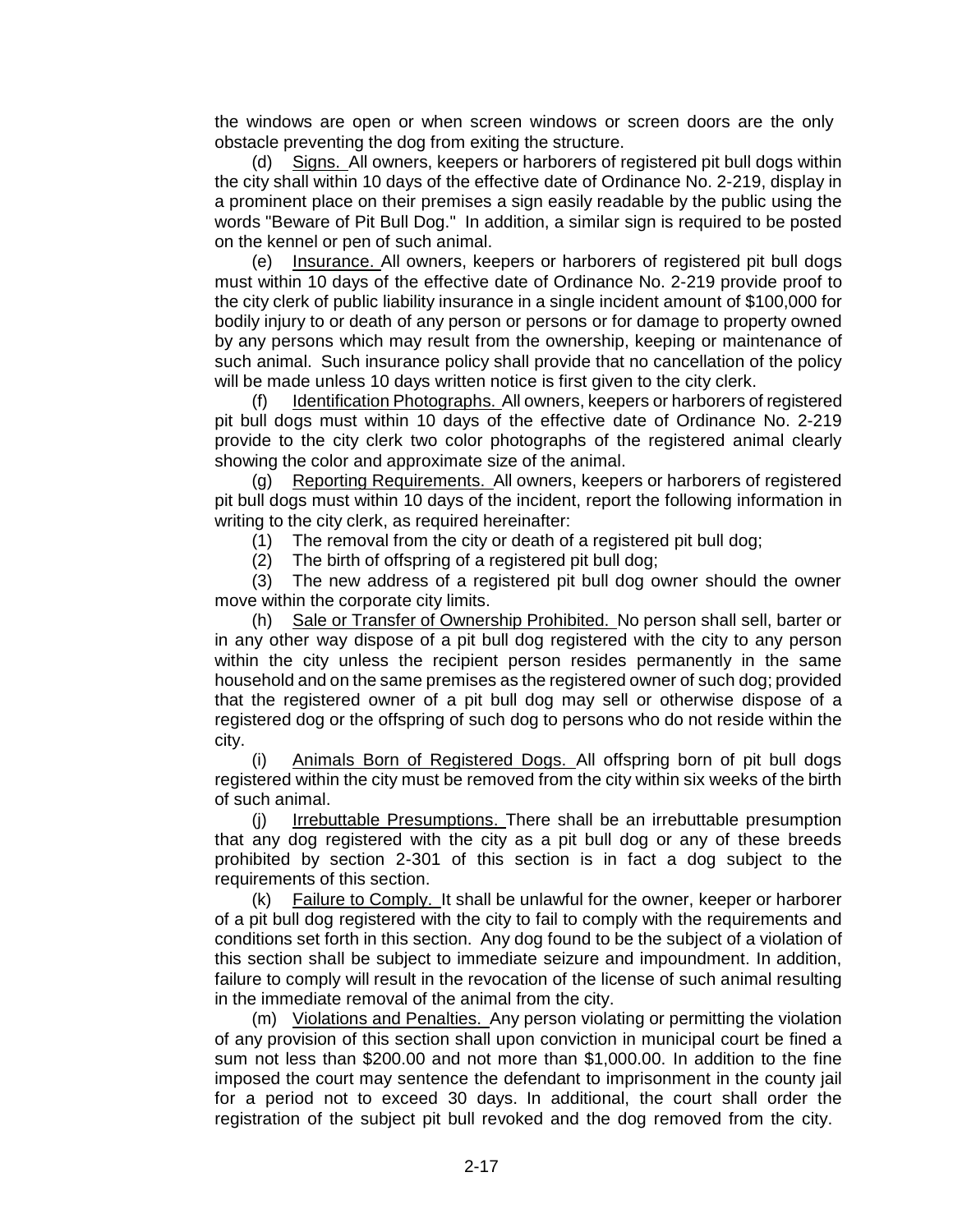Should the defendant refuse to remove the dog from the city, the municipal court judge shall find the defendant owner in contempt and order the immediate confiscation and impoundment of the animal. Each day that a violation of this article continues shall be deemed a separate offense. In addition to the foregoing penalties, any person who violates this article shall pay all expenses, including shelter, food, handling, veterinary care and testimony necessitated by the enforcement of this article.

(Ord. 2-219, Sec. 2; Code 2006)

# **ARTICLE 4. OTHER ANIMALS**

2-401. EXOTIC ANIMALS. (a) It shall be unlawful for any person, firm or corporation to keep, maintain or have in his or her possession or under his or her control within the city any poisonous reptile or any other dangerous wild animal or reptile, any vicious or dangerous animal or any other animal or reptile of wild, vicious or dangerous propensities.

> (b) It shall be unlawful for any person to keep, maintain or have in his or her possession or under his or her control within the city any of the following animals:

- (1) All poisonous animals including rear-fang snakes.
- (2) Apes: Chimpanzees;gibbons;gorillas,orangutans;andsiamangs.
- (3) Baboons.
- (4) Badgers.
- (5) Bears.
- (6) Bison.
- (7) Bobcats.
- (8) Cheetahs.
- (9) Crocodilians, 30 inches in length or more.
- (10) Constrictor snakes, six feet in length or more.
- (11) Coyotes.
- (12) Deer; includes all members of the deer family, for example, white-tailed deer, elk, antelope and moose.
- 
- (13) Elephants.
- (14) Game cocks and other fighting birds.
- (15) Hippopotami.
- (16) Hyenas.
- (17) Jaguars.
- (18) Leopards.
- (19) Lions.
- (20) Lynxes.
- (21) Monkeys.
- (22) Ostriches.
- (23) Pumas; also known as cougars, mountain lions and panthers.
- (24) Raccoons.
- (25) Rhinoceroses.
- (26) Skunks.
- (27) Tigers.
- (28) Wolves.